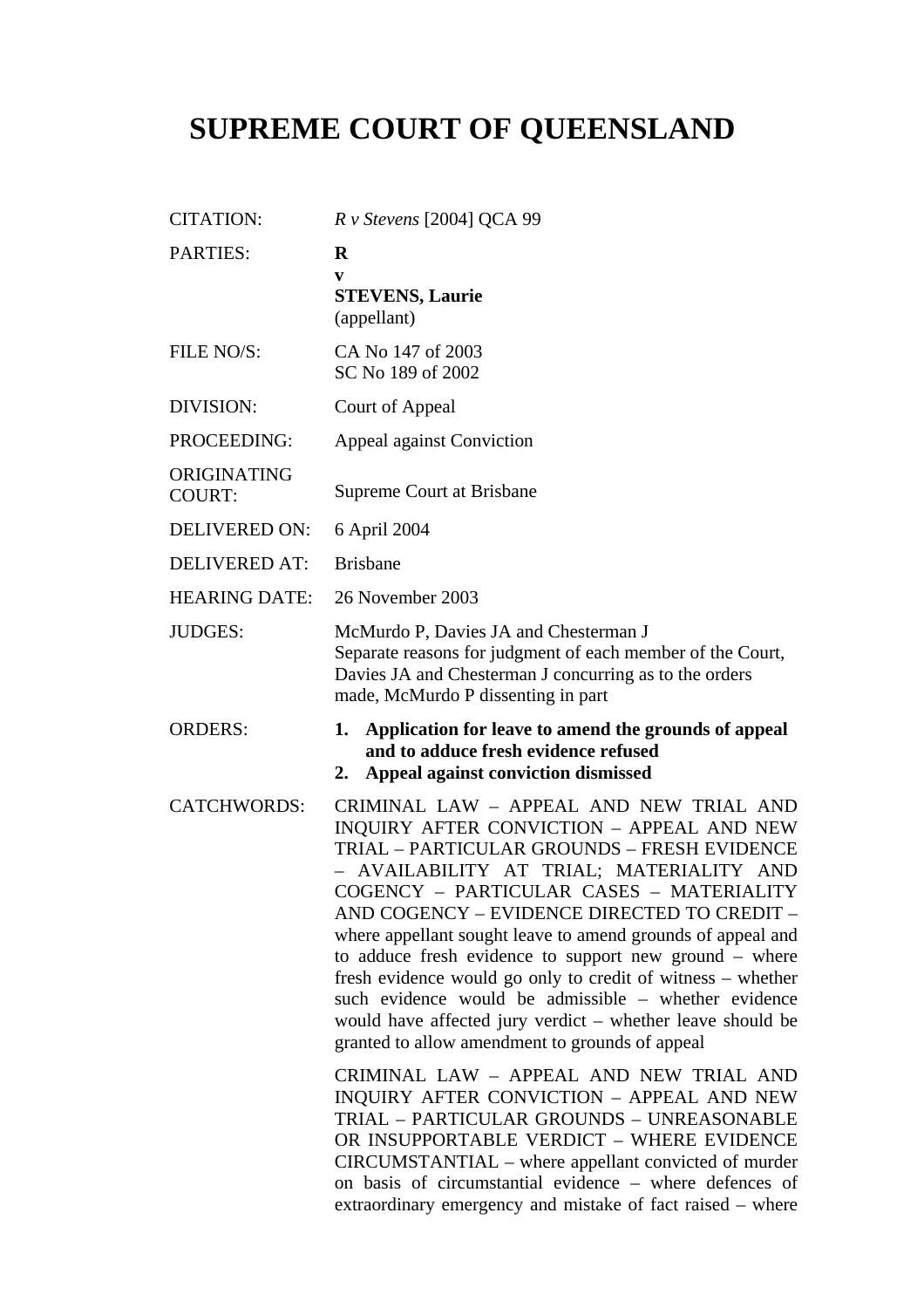verdict of guilty or not guilty of manslaughter not left open to jury – whether it was open to a reasonable jury to be satisfied beyond a reasonable doubt that appellant intended to kill deceased

CRIMINAL LAW – PARTICULAR OFFENCES – OFFENCES AGAINST THE PERSON – HOMICIDE – MURDER – PRACTICE AND PROCEDURE – ALTERNATIVE VERDICTS  $-$  GENERALLY  $-$  where appellant convicted of murder on basis of circumstantial evidence – where left to jury as a case of murder or nothing – whether learned primary judge should have left open to jury possibility of verdict of guilty or not guilty of manslaughter pursuant to s 289 *Criminal Code*

*Criminal Code* 1899 (Qld), s 23, s 24, s 25, s 289, s 668E(1)

*Chidiac & Asfour v The Queen* (1991) 171 CLR 432, cited *Gallagher v The Queen* (1986) 160 CLR 392, cited *Gammage v The Queen* (1969) 122 CLR 444, cited *Griffiths v The Queen* (1994) 69 ALJR 77, distinguished *Jones v The Queen* (1997) 191 CLR 439, cited *M v The Queen* (1994) 181 CLR 487, cited *Mickelberg v The Queen* (1989) 167 CLR 259, cited *Morris v The Queen* (1987) 163 CLR 454, cited *Pemble v The Queen* (1971) 124 CLR 107, cited *R v Main, ex parte Attorney-General* [1999] QCA 148; CA No 387 of 1998, 30 April 1999, cited

- COUNSEL: A J Glynn SC with N J MacGroarty for the appellant M J Copley for the respondent
- SOLICITORS: Robertson O'Gorman for the appellant Director of Public Prosecutions (Queensland) for the respondent
- [1] **McMURDO P:** The appellant was convicted after a fourteen day trial in the Brisbane Supreme Court on 28 April 2003 of murdering his business partner, Murray Cameron Brockhurst, on 22 June 2000 at their business premises. He appeals against his conviction.
- [2] The case against the appellant has taken a slightly unusual course. A coronial inquest into the death of the deceased was conducted and at its conclusion on 15 October 2001 the presiding magistrate rejected the assisting police officer's submissions and declined to commit the appellant for trial.
- [3] On 8 April 2002, the Director of Public Prosecutions presented an ex officio indictment charging the appellant with murder. He was initially tried in September 2002. The jury in that trial were discharged when they were unable to reach a verdict after some days of deliberation. The jury in this trial convicted the appellant after deliberating for less than five hours.

#### **The application to amend the grounds of appeal and call fresh evidence**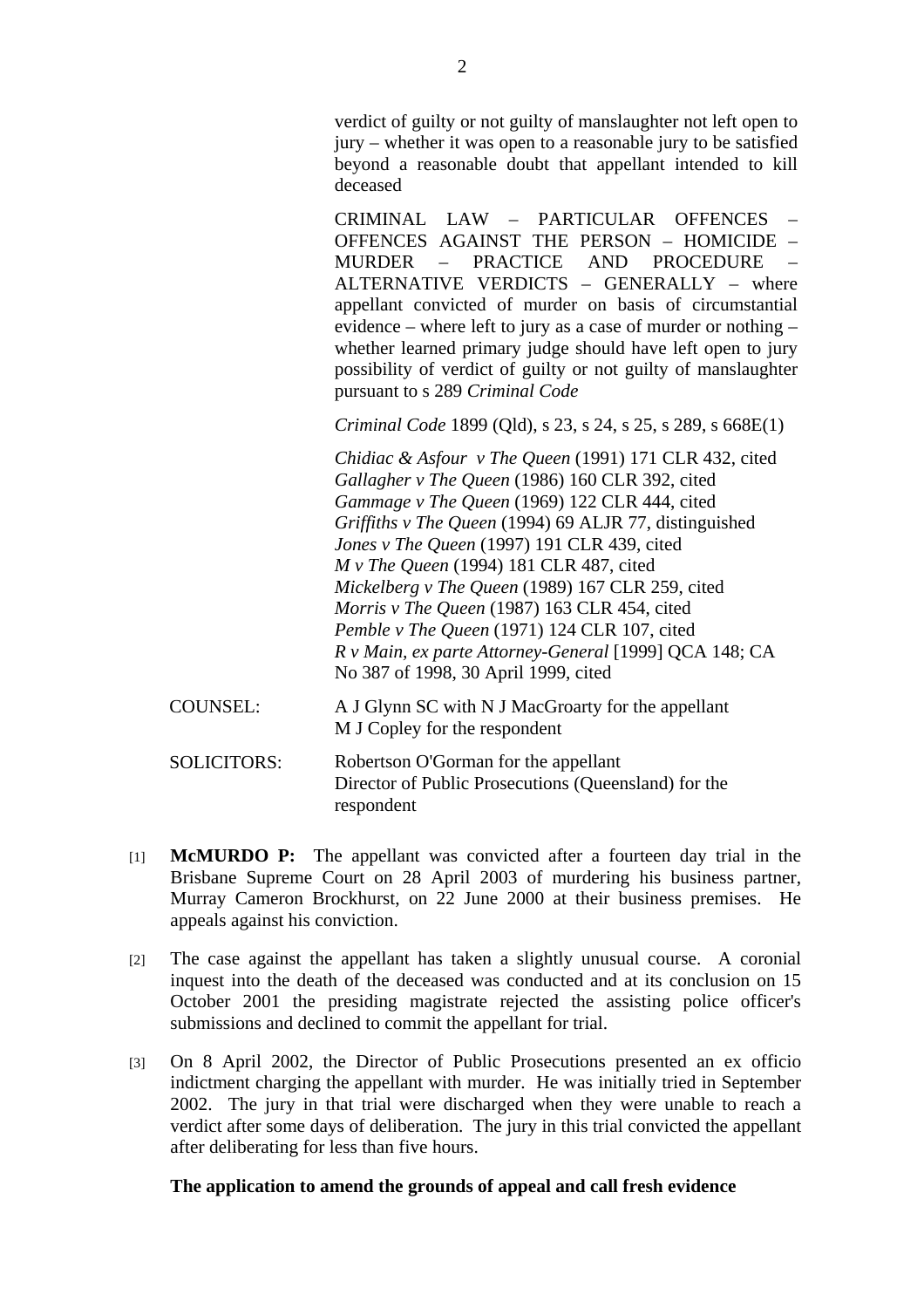- [4] The appellant seeks leave to add a further ground of appeal, namely that a miscarriage of justice has occurred in that evidence was not available to the court at trial which demonstrated that the evidence of the witness, Alysia Nicole Brockhurst, that she was "not worried about the extra \$220,000" life insurance claim in respect of the death of her husband, was untrue.
- [5] It is convenient to deal with this application first. Mrs Brockhurst is the widow of the deceased. She gave evidence negativing the suggestion that the deceased may have suicided. It was put to her in cross-examination that she had an interest in giving false evidence on this issue because she would not receive an additional \$220,000 of the deceased's life insurance policy if he had committed suicide. She denied that she was interested in the additional life insurance but agreed she was pursuing a claim against the insurer; not because she wanted the money, but on principle.
- [6] It seems that Mrs Brockhurst's claim against the insurance company for the additional life insurance was settled by mediation on 19 May 2003, less than one month after the appellant's conviction. The terms of the settlement were confidential. His Honour Judge Robin QC ordered on 21 November 2003 that the mediation agreement be opened but its contents transmitted to the Court of Appeal to enable this Court to determine who, if anyone, should be allowed access to its contents for the purposes of this appeal.
- [7] Fresh evidence will be received on appeal if there is a significant or a reasonable possibility that the jury, acting reasonably, would have acquitted the appellant had the new evidence been before it at the trial: *Gallagher v The Queen*;<sup>1</sup> Mickelberg v The Queen<sup>2</sup> and R v Main, ex p Attorney-General.<sup>3</sup>
- [8] There are two bases for not receiving this new evidence. The first is that it goes only to the credit of the witness: as Mrs Brockhurst has already denied that she was interested in pursuing her claim against the insurance company for the additional \$220,000 life insurance claim for anything other than the principle, this answer cannot be gainsaid by calling contrary evidence. The new evidence is simply inadmissible.
- [9] Even accepting that it was admissible, there is a further reason for refusing the application. There is no significant or reasonable possibility that it would have affected the jury verdict. The evidence was already before the jury that Mrs Brockhurst had initiated and was pursuing a claim for the \$220,000 and that she would not be successful in that claim if it was found that her husband had committed suicide; she had said as much to her close friend, Ms Cartmill. The relevant parts of the pleadings in her action against the insurer were before the jury. In addition, as the wife of the deceased and the mother of his children, she would have an obvious interest in ensuring there was no finding that he committed suicide. Had the new evidence been before the jury, it is not such as to establish a significant or reasonable possibility that the jury, acting reasonably, would have acquitted the appellant because of it. It adds nothing of substance to the defence case.

 $\frac{1}{1}$ (1986) 160 CLR 392, 399, 402.

 $\overline{2}$ (1989) 167 CLR 259, 301-302.

<sup>3</sup> [1999] QCA 148, CA No 387 of 1998, 30 April 1999, [16], [17].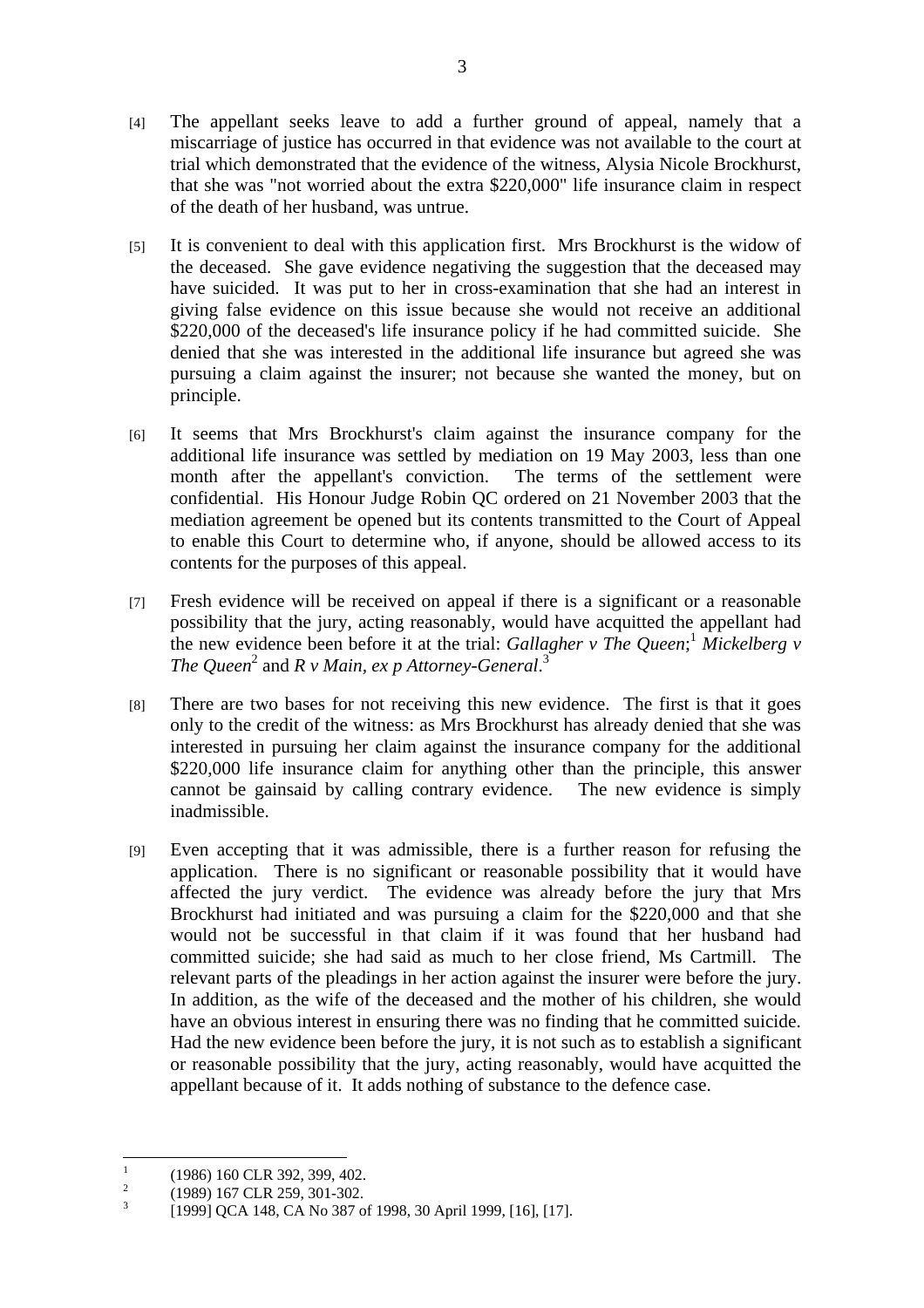- [10] The application for leave to add this further ground of appeal and to adduce fresh evidence should be refused.
- [11] Consideration of the appellant's sole remaining ground of appeal, that the verdict of guilty was unreasonable, involves an extensive review of the large body of circumstantial evidence called at the trial.

#### **The evidence**

### *(a) The relationship between the appellant and the deceased*

- [12] The appellant, a qualified saw doctor, and his wife were shareholders and directors of Active Saws Pty Ltd ("Active Saws"), which conducted a business primarily involved in the manufacture, supply and maintenance of wide band saws in the sawmilling industry. Active Saws provided them with their primary source of income. Its premises at Finsbury Street, Newmarket were owned by another family company associated with the appellant. In about 1989, the deceased, who was also a saw doctor but with a particular interest in carbide tip work, approached the appellant and they agreed to form a company, Heracorp, trading as Australian Carbide Saws ("ACS"), half-owned by Active Saws and half-owned by the deceased, performing carbide-tip work on circular saw blades. ACS also operated from the Newmarket premises and shared secretarial, telephone and accounting arrangements with Active Saws. The appellant did not charge ACS commercial rental for these items and, at the time of the deceased's death, ACS owed companies associated with the appellant a book debt of about \$48,000. As a joint owner of ACS, the appellant received only about \$23,500 from ACS over the years, (about \$2,200 per year); the deceased received a similar amount as joint owner and in addition he and his wife received a salary of \$47,500 each, company cars, superannuation contributions and bonuses making a combined package of about \$134,000.
- [13] A third entity involved in saw sharpening also operated from the Newmarket premises, JLM Grinding, ("JLM"). JLM specialised in sharpening instruments principally used in the printing trade and was established in about 1998 by finances provided by the deceased, Active Saws and another saw doctor, James Flanjack, who was the principal worker in JLM. JLM's annual profits were split equally in three, with JLM paying rent and administration fees to the appellant's company.
- [14] The appellant was aged 46 and the deceased 32 at the time of his death; the deceased was a taller man than the appellant.
- [15] Without telling the appellant, the deceased purchased a new business, Stotts Saws ("Stotts"). The purchase settled on 22 June 2000, just an hour or so before his death. Some weeks earlier, the deceased offered to purchase for \$50,000 the appellant's half share in ACS and to sell for \$30,000 the deceased's one-third share of JLM but nothing had been finalised.
- [16] Stotts was a general saw sharpening business, including circular saw blades and small band saws but it did not involve wide band saws. It had an existing customer base and was a successful business. The deceased had no plans to expand into the wide band saw business in competition with Active Saws.
- [17] Richard Galley, a friend of the deceased and his wife who had recently travelled with them to the USA, was the principal of a company, Allied Timber Products, a significant but not vital client of Active Saws for its wide band saw work and a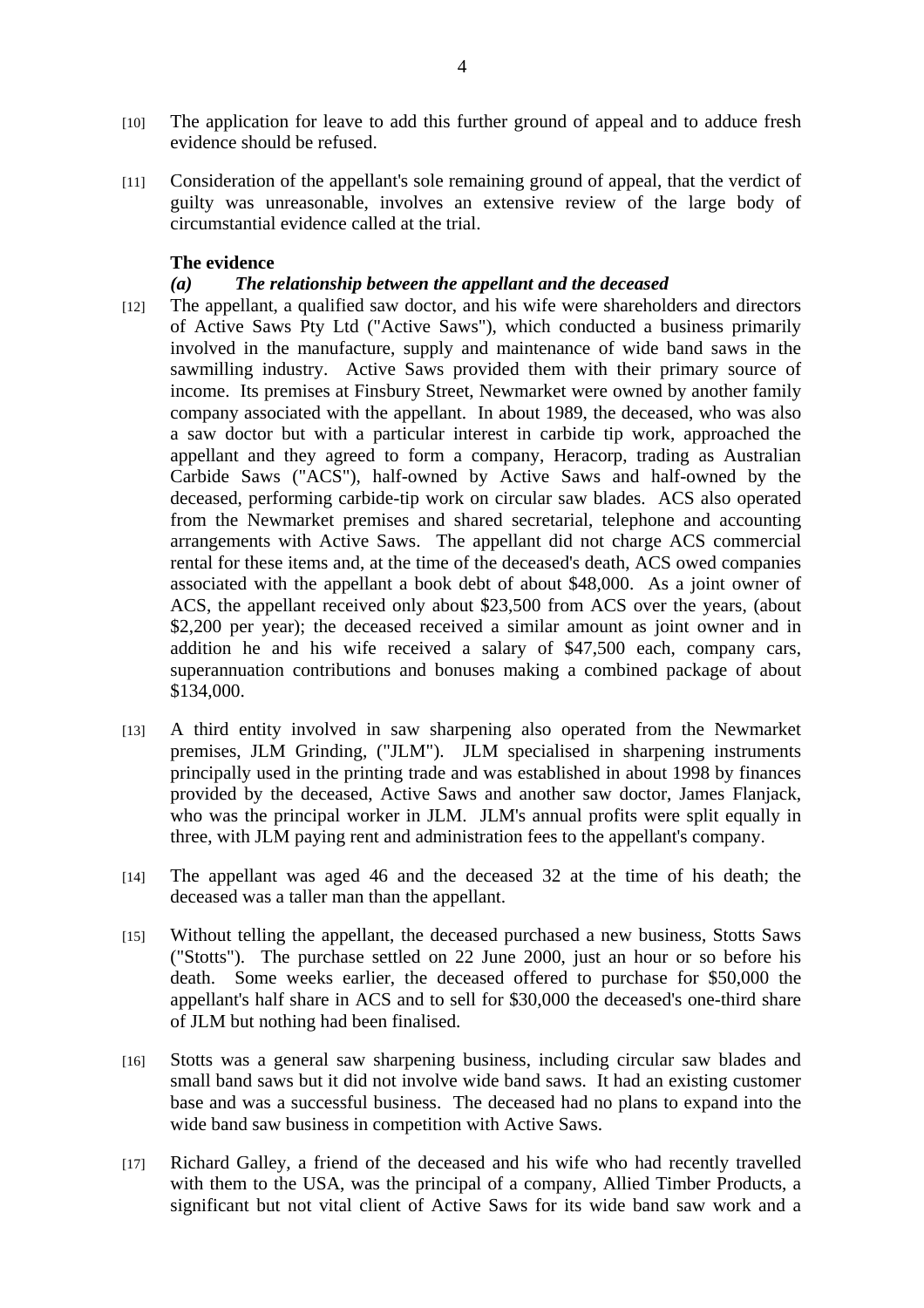major client of ACS for its carbide tip work. Mr Galley knew of the deceased's purchase of Stotts, was keen to support the deceased in his new business and intended to send his carbide tip work to the deceased at Stotts but to keep his wide band saw work with the appellant. Stotts, now supervised by the deceased's widow, presently does a substantial amount of work for Mr Galley, including small band saw work, but Active Saws still does his wide band saw work.

- [18] The appellant's accountant, Mr Bryant, advised the appellant that his share of ACS may be worth more than the \$50,000 offered by the deceased but, because he was under pressure with many clients with the recent introduction of GST, he had been unable to value ACS, despite a number of requests from the appellant. On numerous occasions over the years Mr Bryant had advised the appellant to charge ACS a more realistic rental for its use of premises and staff; although the appellant increased charges to ACS, he never charged a full commercial rate. On 14 June, the appellant phoned him to encourage him to prepare the valuation for ACS. The next day the appellant and his wife visited his office and told him that the deceased was pressuring him for the valuation. The appellant and his wife speculated about the possibility that the deceased had bought another business and wanted to move on; the appellant seemed content to accept the offer of \$50,000 made by the deceased without a proper valuation and contrary to Mr Bryant's advice. Mr Bryant also advised the appellant to consider obtaining legal advice as to whether the deceased had breached his director's duties. Mr Bryant had always found the appellant "laid back" about bad financial news. At trial, Mr Bryant estimated the value of ACS at the relevant time as between \$140,000-\$160,000 so that the appellant's share was worth between \$70,000-\$80,000.
- [19] On 22 June the appellant and his wife attended a meeting with their solicitor. Mr Bryant was to have attended but as he was not present, the meeting was truncated and it seems nothing of consequence happened. Mr Bryant's book keeper saw the appellant and his wife after that meeting at about 4.10 pm when he delivered a box of documents for the valuation to Mr Bryant's office. She asked them how the meeting with the solicitor had gone. The appellant replied something to the effect that there was not much that they could do; his wife said that Mr Bryant was to have a look and see if anything could be done. The appellant looked his usual cheery, happy self.
- [20] The deceased's father-in-law, Mr Peel, said the deceased told him that he was purchasing Stotts as a going concern but that if any ACS customers wished to transfer their business it was a matter for them. The deceased's widow spent some time the Sunday before the death entering new customer names and data into her computer at Stotts ready for the transition and a joint letter of introduction from Stotts and the deceased was to be sent to Stotts' clients. The appellant's conversations with Messrs Flanjack, Galley and Peel on 24 June 2000, after the death, suggested that he did not know the deceased had purchased Stotts. The appellant gave evidence to that effect and denied speculating to Mr Bryant that the deceased had bought another business.
- [21] The appellant and the deceased had a cordial relationship; they socialised away from work, sometimes fishing, diving and holidaying together. Six weeks before his death, the deceased was the master of ceremonies at the wedding of one of the appellant's daughters.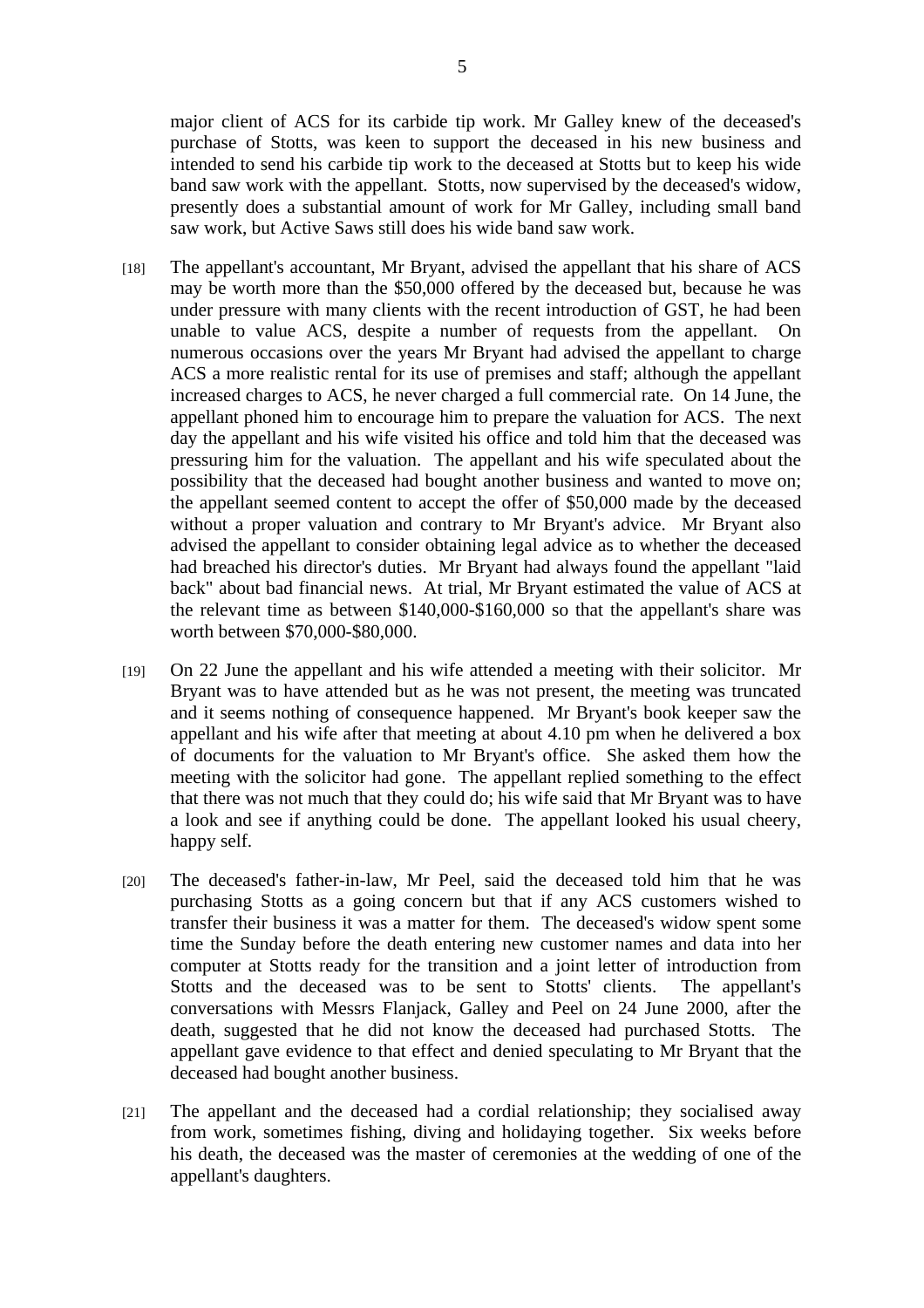#### *(b) The circumstances of the killing*

- [22] The business day at the Newmarket premises ended at 4 pm and the employees had usually left by 4.05 pm. The solicitor acting for the deceased in his purchase of Stotts advised him by phone at about 4.30 pm that the contract had successfully settled. The deceased thanked the solicitor and made arrangements to come to his office the next day to sign a form for the State Revenue Office. A note was found on the deceased's desk confirming these arrangements.
- [23] The deceased's wife rang the deceased at his Newmarket office at about 4.15 pm and told him the purchase had settled. He said, "Yeah, I've heard that. Isn't it great?" She could hear other voices in the background. The deceased said he had to go and added, "Honey this is the best day of my life. … This has finally come to where we wanted."
- [24] At the time of that call, the deceased was in his office with Mr Flanjack and an old friend, Mr O'Brien. Mr Flanjack described a relaxed atmosphere as the three discussed matters such as a cancelled fishing trip and jet skis whilst drinking light beers. He recalled the deceased receiving one telephone call which he thought was from the deceased's wife. He left about 4.45 pm and Mr O'Brien left almost directly afterwards.
- [25] Mr O'Brien said the deceased was in quite a happy mood, anticipated a busy weekend organising his new business but planned to go swimming or fishing with Mr O'Brien, depending on the weather. He recalled the deceased receiving two phone calls on the office line, one associated with work and another, shortly before he and Mr Flanjack left, to which the deceased responded crankily. The deceased's final words were, "Well, okay, I'll wait for you." He and Mr Flanjack left at about 5.00 pm.
- [26] Mr Galley rang the deceased's mobile phone at about 5.00 pm but there was no answer and the call went through to a message service.
- [27] The appellant left his Jindalee home at about 4.30 pm to meet with the deceased at the office to discuss his offer. The appellant's mobile telephone records show that he phoned his work premises at 4.41 pm when at Red Hill and that this call took 12 seconds.
- [28] At 5.29 pm the appellant phoned the ambulance on 000 from the Newmarket premises and said: "… we've got a, a bloke shot. It's, it's not a um … ahh … he's shot in the head. … And how did this happen? Um ... ahh ... it's a bit hard to explain it. I, I't [sic] going to call it an accident for the moment. And, okay, so he didn't pull the trigger himself? Ah … yeah I think so. And the gun now, where's the gun? The gun's on the floor."
- [29] He told the operator that he had been giving the deceased mouth to mouth resuscitation and received further para-medical instructions from the operator. He later made a second call to get further instructions.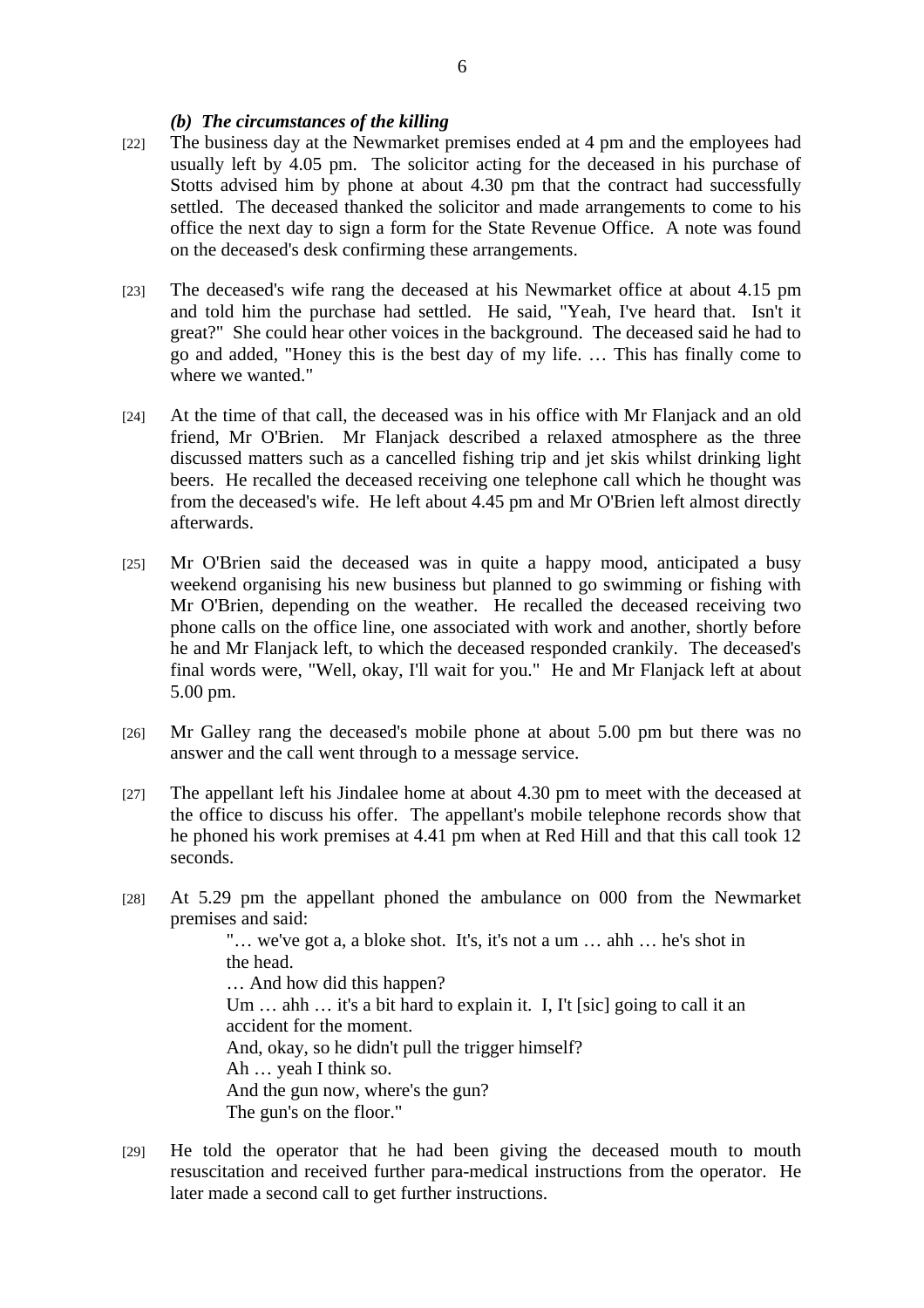- [30] Ambulance bearers arrived at the scene at 5.35 pm. One bearer detected a pulse but the other did not. They attempted to ventilate and then applied CPR to the deceased before attempting more sophisticated methods of resuscitation. They finally accepted that all their efforts were futile at 6.05 pm when they abandoned attempts to resuscitate the deceased.
- [31] The appellant had blood on the back of his hands and on his shirt and smears of blood on his face, consistent with his attempts at resuscitation. He appeared distressed and sombre and to cooperate with the police in the investigation.
- [32] The deceased was killed with the appellant's rifle. The appellant told police, who arrived at the scene shortly after the ambulance officers, that the rifle was kept in his office beside a filing cabinet and the ammunition was kept in the top drawer of that same cabinet. The ammunition was found in the bottom drawer of that cabinet.
- [33] Scientific officer Gunthorpe examined the scene. He formed the view that the deceased had been sitting in his chair at the desk with the rifle touching the skin of his forehead when the gun discharged, causing blood to splatter onto the desk, and as he fell to the left and backwards, onto the filing cabinet. There was no sign of a struggle. The wound to the deceased's forehead was a contact or partial contact wound but the various forensic experts could not definitively determine the angle at which the muzzle was held by reference to the trajectory of the bullet through the head. The pathologist's view was that a partial contact wound meant there had been some small gap between the skin at the bottom of the wound and the muzzle of the gun allowing for the escape of gases which burn the skin near the wound. The larger area of burn below the wound suggested the absence of a completed seal between the gun muzzle and the skin at that point. The bullet tracked through the brain at 30 degrees downward from the horizontal angle. The cause of death was a .22 calibre bullet entering his brain.
- [34] Ballistics expert Bennett thought the shape of the contact wound indicated that the barrel of the gun would have been at a downward angle at discharge although he later recanted that opinion after conducting further tests; he stated that powder or hot gas burns alone are not a reliable indicator of the angle of a shot. In crossexamination Bennett said in his 11 years of experience with the Queensland Police Service in ballistics and firearms he had never seen a contact wound in a known murder investigation.<sup>4</sup>

# *(c) The appellant's accounts*

[35] The appellant told police in a tape-recorded interview at 7.05 pm that evening that he had arrived early, somewhere between 5.00 and 5.30 pm, for an arranged business meeting with the deceased at 5.30 pm. He entered the office and said, "How are you going?" and "I'll be with you in a minute." The appellant went to the toilet on the mezzanine floor. When he returned to the deceased's office, the deceased was seated at his desk holding the rifle "sought [sic] of in an upright position" with his "right hand on the barrel somehow or other" and his "left hand over the end of it." The barrel of the gun was pointing above his head, right in front of him. The appellant stopped, then stepped forward to grab the gun. The deceased closed his eyes as if he was sort of clinching. The appellant was right up against the

 $\frac{1}{4}$  The appellant placed considerable emphasis on this piece of Bennett's evidence but it was of questionable relevance and little, if any, weight.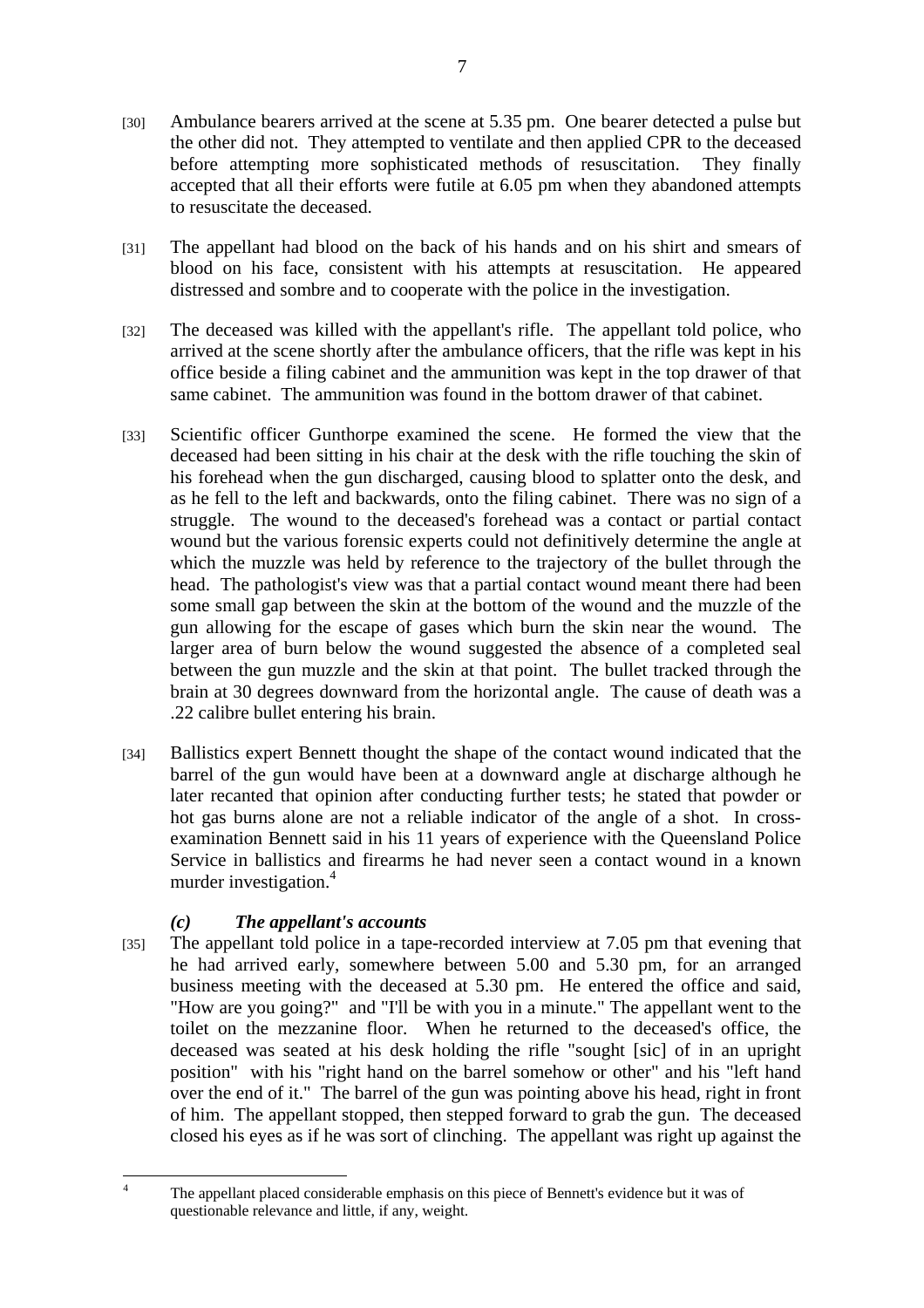desk, leant forward and grabbed the gun, which discharged. The deceased fell back. The appellant picked up the gun and put it on the desk. He tried to drag the deceased around the desk; he had to push the chair back out of the way; he had difficulty because of the position of the furniture in a small space. He dragged and pulled the deceased. The gun fell on the floor again. A box fell over and he picked it up. Blood was coming out of the deceased's nose and the appellant used some nearby rags to wipe it. He gave the deceased mouth to mouth resuscitation; he tried to clear the mouth and make sure the tongue was out of the way; he put a beer bottle in a carton under the neck to raise the head. He continued mouth to mouth resuscitation for a time and he tried compressing the heart. He thought he heard a heart beat but then was unsure. He walked out of the office, returned and rang 000. The ambulance arrived very quickly.

[36] In a typewritten statement prepared by police later that night he was recorded as saying that after visiting his solicitor and accountant he dropped his wife home, mucked around a bit and then headed back to work. He got caught in traffic and missed the most direct turn off Waterworks Road to Newmarket. He got to work just after 5.00 pm. He parked behind the deceased's van. No-one else was at work except the deceased. When he returned from the toilet he saw the deceased with the gun, sitting behind his desk straight in front of the appellant. When he first saw the gun it was up in the air, no threat to him. He is recorded as saying:

> "I can't remember for sure but the stock could have been resting on the desk but I'm not sure. I am trying to remember he just had it in front of him and was holding it.

> One of his hands was around the trigger area and the other higher up on the gun on the wood part just before the barrel.

> Then he did a definite change in his hands but I can't remember what it was. I think it was moving one hand up the barrel but it could have been more to it I just don't know.

> It was up on the desk I am sure it was up on the desk and really I thought it was still above his head. The one thing I know for sure was he closed his eyes like a squint.

> That was like the signal for me to grab the gun. I lunged forward and assume with right hand further forward then [sic] my left to get the gun. I know I contacted the gun and may have grabbed it and bang it all happened at once.

 $\ldots$  ."

- [37] The appellant declined to sign this statement because he wanted to get legal advice and was unsure about a few things.
- [38] The appellant gave evidence at trial largely consistent with his version to the police. He emphasised that he was upset and emotional after his experience and was unsure what he told police when they interviewed him. Because he was uncertain of some matters in the typed statement prepared by police, he did not sign it. He could not say that the gun was resting on the desk when he came into the room and he did not intend to convey that the gun was pointing straight up in the air. The rifle was first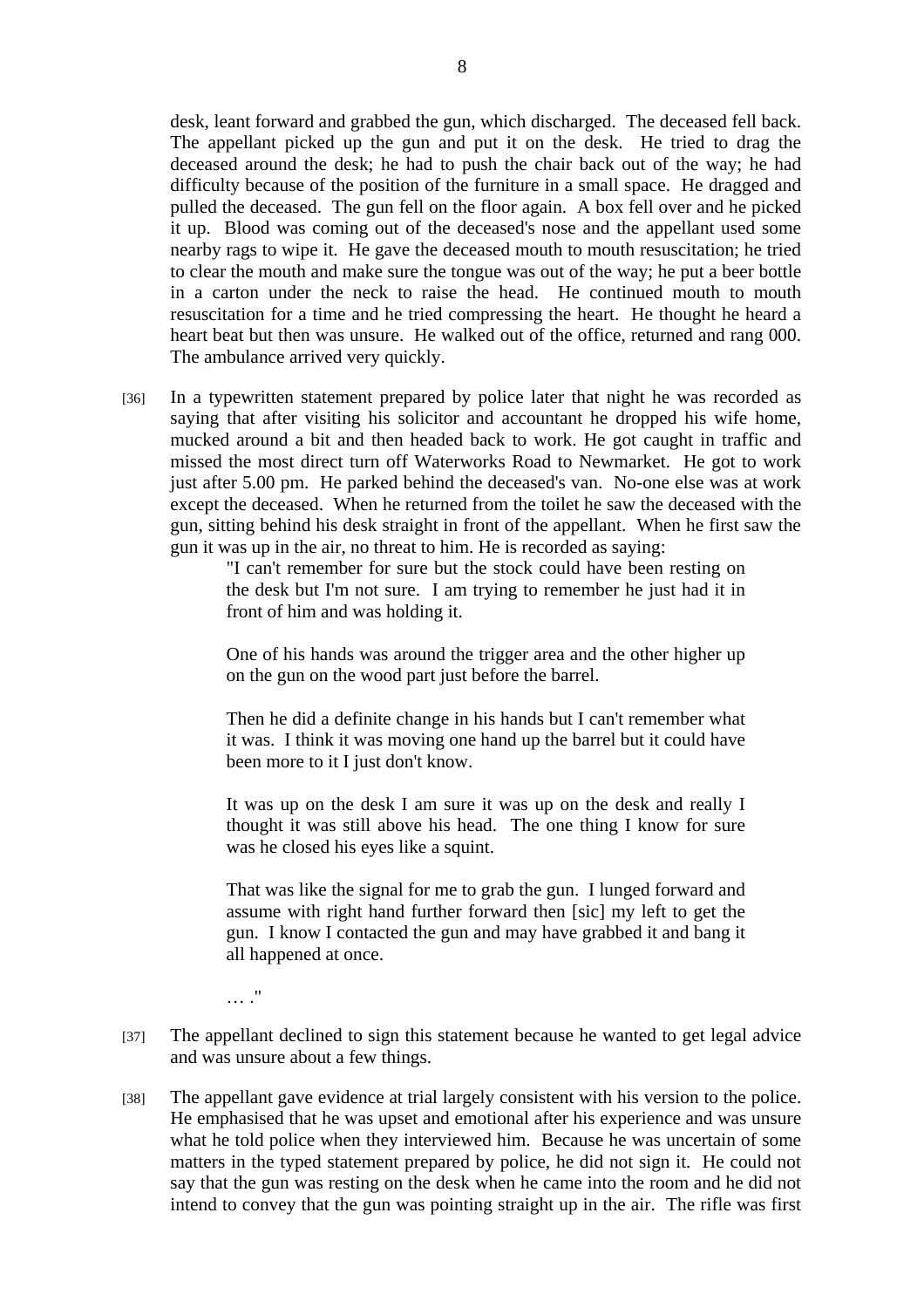pointing just above the deceased's hair, a little bit upwards, with the tip of the barrel just above his head. As he walked into the office the deceased lowered the barrel, the appellant lunged for the gun and it discharged as he grabbed it. It was his belief that the deceased had deliberately shot himself, although he was reluctant to make such a statement about someone. He had a good working relationship and personal friendship with the deceased and with his third partner, Mr Flanjack. The appellant had not been his old self since returning from his trip to the USA with Mr Galley in March 2000; he was a bit agitated and it was plain there was something bothering him; he was cranky with staff and was just not happy. He thought the deceased's offer of \$30,000 for JLM was appropriate but the \$50,000 offer for ACS was "a bit short of the mark". The deceased was pressuring him for a valuation from the accountant, Mr Bryant. He left his home at Jindalee at about 4.30 pm on 22 June 2000 to travel to the 5.30 pm meeting with the deceased. The traffic on Waterworks Road was heavy and because of parked cars he missed his usual turnoff into Ashgrove Avenue. He was thinking about the business and knew there was no rush; he was early for the 5.30 pm meeting. The appellant used his mobile at 4.41 pm to phone the deceased to make sure he was there and to tell him he was on his way; he made this call when he neared the intersection of Fulcher Road, near the Broncos' Leagues Club. The deceased said something like, "Yeah. Fine. I'll be here. I'll wait for you." He did not take the turn down Windsor Road from Waterworks Road to Kelvin Grove Road but instead drove through the Normanby Fiveways (where he was unable to turn because of road works), through Bowen Hills, outbound on Lutwyche Road to Newmarket Road and to Finsbury Street, taking a further 34 minutes and arriving at about 5.15 pm.

- [39] The appellant also called evidence of good character from Mr Yuri Koszarycz, a senior lecturer in ethics at the Australian Catholic University who has known the appellant for 20 years and who stated that the appellant's general reputation in the community was as a highly respected family man who was not obsessive about money and was truthful.
- [40] Steven Polter gave evidence that he has known the appellant for 47 years and is a close friend; the appellant is very calm and honest and he had never seen him lose his temper.

#### *(d) Evidence about the gun*

- [41] On 10 November 1999 Mr Bryant arrived late for a 4 pm meeting with the deceased at the Newmarket premises. As he sat down in the deceased's office, the deceased said, "We have ways to fix people who are late." The deceased partially closed the office door and picked up a .22 rifle from behind that door, held it up and said, "We use these to solve people being late." Mr Bryant said, "I hope that's not loaded" and the deceased replied, "It certainly is." He understood the deceased was joking and told him that he thought his conduct was stupid. The deceased put the rifle back and they continued their business meeting.
- [42] The deceased visited his father-in-law, Mr Peel, a couple of weeks before his death and picked up a single shot bolt action rifle. Mr Peel knew the gun was unloaded but, because its working parts were forward, it may not have appeared that way to the casual observer. Mr Peel gave his son-in-law a five minute lesson on weapon safety, instructing him not to pick up a gun without knowing it was safe and to always check the breech.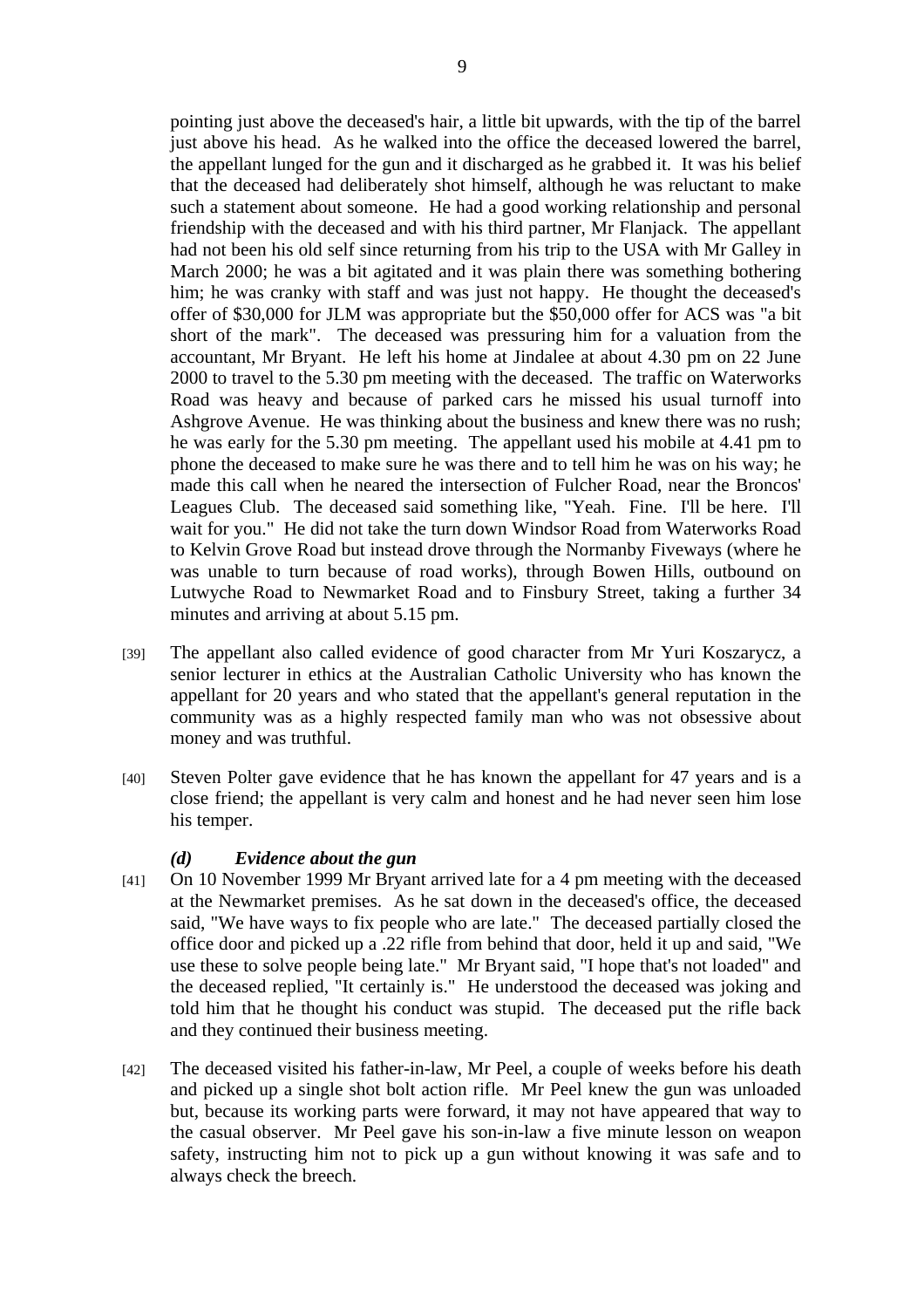- [43] The appellant gave evidence that he had not seen the rifle for 12 months prior to the death. The gun, which he inherited from his wife's uncle about 18-20 years earlier, was kept down the side of a filing cabinet in his office. It was in an awkward position and he could not get it out without using a stick; he would ask the deceased, who had long arms, to get it out for him. He had used the gun on about half a dozen occasions, shooting at the back of the shed at work with low velocity bullets. He did not notice any problems with the gun, although it was old and the extractor was damaged so that the only way to remove bullets was to flick them out with a fingernail.
- [44] Mr Gatt, a previous employee of ACS, had borrowed the gun for a shooting trip in about 1994 and had used and seen others use it for target practice at the work premises using low velocity bullets. He did not notice any difficulties with the gun and was unaware that it was prone to accidental discharge.
- [45] Mr Flanjack had not seen the rifle for some time before the deceased's death. He too had borrowed it for shooting trips and had seen some employees use it at work for target practice but this had not happened for years.
- [46] Scientific officer Bennett examined the gun and found the trigger pressure acceptable at 1.8 kg. The gun was prone to discharge when dropped on its butt.<sup>5</sup> The gun passed Bennett's strike test when struck with a rubber mallet. Bennett said that it was his policy not to dismantle firearms when examining them because, in the dismantling and reassembly, a part may be put back slightly differently or a part may be damaged and not function as it did originally. The gun was subsequently examined by Sgt Neville, who performed similar tests and came to similar conclusions but noted the trigger pressure was 1.7 kg.
- [47] The gun was finally examined by Dr Vallati, a private forensic ballistics expert called in the prosecution case. He found the trigger pressure varied between 1.13 kg and 1.36 kg, within the normal range for a .22 rifle of this type given its age of at least 40 years; it was a safe working pressure although import regulations require guns to have a trigger pressure of between three and a half to four kilos. He conducted drop tests and found it was liable to accidental discharge from the butt falling onto hard surfaces at  $20 \text{ cm}$ .<sup>6</sup> He dismantled and then reassembled the gun without finding anything of concern about its safety. He next performed the strike test with a rubber mallet; this is not a test which he finds helpful because of the number of variables. He also tested it by using his hand, karate-chop style, (instead of the mallet), to strike the gun. When struck with the hand, the rifle discharged one in five times. He struck the gun with the mallet five times and the gun did not discharge. He dismantled the gun again to ensure that no parts had moved out of alignment in the striking and completed further tests on the firing pin. He noticed that the sear on the rifle was shiny, smooth and more worn than usual. The sear piece engages into the rifle bolt to hold the firing pin back against the spring pressure when the bolt is properly locked down. When the safety catch is off, the bolt is turned down and the spring pressure of the firing pin pushes against the sear jamming the two surfaces together. The trigger pressure is a combination of this pressure against the sear and also some spring pressure in the trigger bar itself, within the woodwork of the rifle. The trigger pressure pulls the sear out of

 $\frac{1}{5}$  The angle of the path taken by the bullet through the brain did not suggest that the deceased's death was caused in this manner.

See fn 5.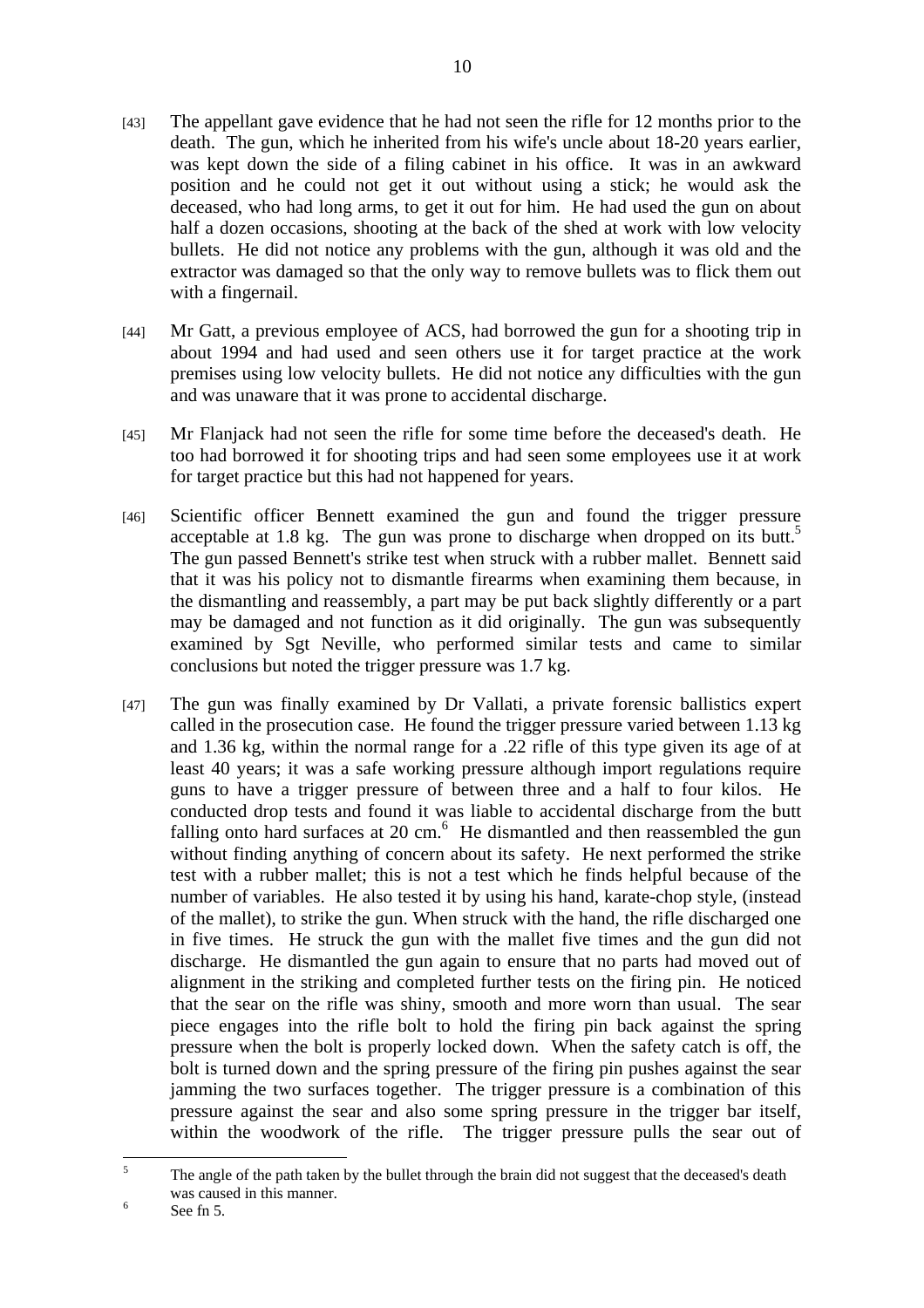engagement. If the sear surface is very smooth or has liquid on it, it will move easily; if it is rough or uneven more pressure will be needed. The trigger bar engages the forked section of the sear and is also on a spring. The trigger pressure was within a normal, safe range. The worn or polished surface of the sear, however, made it much more likely for the sear to slip and be released by a blow or by pulling the trigger. Whilst the trigger pressure was satisfactory, Dr Vallati found that, by applying a blow vertically to that area, the gun would discharge. Additionally, energy applied at one end of the rifle could transfer to the other end through vibration, allowing the sear to disengage and the gun to discharge.

### *(e) The deceased's state of mind*

- [48] After the deceased married, he had an affair with the appellant's adult daughter, Susan Stevens, in 1995 and 1996. The deceased separated from his wife and lived near Ms Stevens at the Sunshine Coast for some months in 1996; the deceased asked her to marry him but she refused and he returned to his wife. Ms Stevens gave evidence that this extra-marital relationship with the deceased resumed after the birth of his son in 1996 and continued for about six months. At the time of his death the relationship was only one of friendship. The deceased continued to visit her over the years. She gave birth to a child in September 1997.<sup>7</sup> Their intimate relationship resumed for about six months in 1998. The deceased continued to visit her through August 1999 when she was living at Landsborough. She returned to live with her parents in August 1999. From that time until June 2000 she saw the deceased from time to time and he was always intimating that he wanted to resume the relationship. A few weeks before his death she visited the work premises and he asked her to go out with him again. He had previously told her that he was looking at purchasing Stotts.
- [49] Lisa Cartmill, a friend of the deceased and his widow, said that in March or April 1999, when she commented to the appellant on how patient he was with his children, he told her that his head was always "whirring, whirring". At Christmas 1999 he was in hospital with bowel trouble which was stress related. She thought that in the six months prior to his death he "seemed more stressed, I guess, … I don't know, a bit quieter, not his normal, joking self." At a race meeting on 10 June 2000 Ms Cartmill told the deceased how lucky his wife was to have him looking after things, and he replied that he was at his wit's end, running his hands through his hair. She understood he was talking about "the business and everything". Probably a month before his death the deceased had told her that he had been unable to sleep because of worry about work. In early 2000 he told Ms Cartmill that he still loved Susan Stevens; that he felt a person got two chances at love in this life and he believed he had had them both and he still loved Susan; he could not leave his wife because she was very jealous.
- [50] The deceased's widow gave evidence that she and the deceased had a happy relationship. He was excited about his new business plans, although he was concerned about finalising his relationship with the appellant and the coming confrontation was playing on his mind. He was looking forward to owning his own business with a house on acreage for his children. He had recently bought a \$54,000 boat and loved fishing and other outdoor activities. During and after the stressful period in their relationship when he had an affair with Ms Stevens, they attended counselling and on one occasion he severely injured his hands, punching a

-<br>7

There is no evidence as to the identity of the father of the child.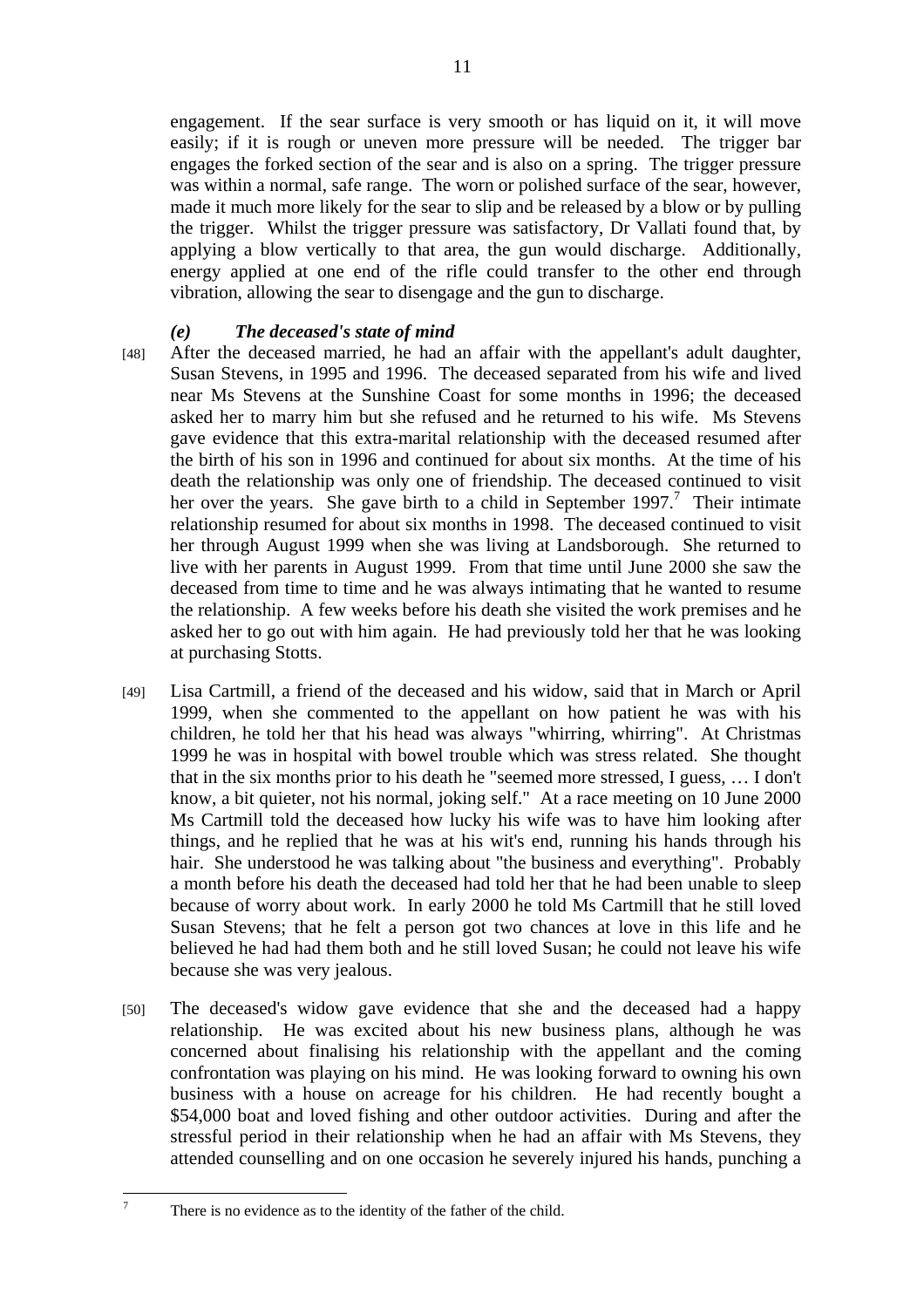wall. The deceased had purchased Stotts which was on four acres of land with a house for \$410,000. The deceased's father provided \$300,000 on the basis that the deceased would pay it back if and when he was able although he was hoping to pay it back at a rate of \$1,200 or \$1,400 per month. The deceased and his wife were also borrowing \$129,000 from the National Australia Bank which required the deceased and his wife to each take out additional life insurance. They also had a loan on a house at Gordon Park which they rented. The repayments totalled about \$4,000 a month, although there was no need to repay the deceased's father and the

[51] In 1996 the deceased spoke to his sister about his affair with Susan Stevens and on one occasion said that he could fix up his problems if he just drove off the road into a tree. She did not interpret this as a statement that he was suicidal but rather as mere words expressing frustration about his situation.

rent from the Gordon Park house offset this.

- [52] The deceased's friend, Mark Kahler, shared a family barbeque with the deceased on the weekend before the death. The deceased was very excited about having his own business, house and property; he was very upbeat and confident. He was planning a fishing trip in the second half of 2000 to Fraser Island and enjoyed regularly using his new boat in Moreton Bay. He had spent three or four weekends in the late 1980s on shooting trips with the deceased and introduced him to firearms. He taught the deceased many safety aspects of firearms and he had observed him handling firearms with appropriate safety and respect.
- [53] Steven Colvill had been a best mate of the deceased since childhood. He went crabbing with the deceased on the weekend before his death; the deceased had his first cold beer and said that he felt "like the King of the world". He was happy because he had got what he aimed for in purchasing Stotts. They commonly talked about suicide when it came up on the news and the deceased always said suicide was "gutless".
- [54] The deceased's widow, sister and most of his friends were unaware of any resumption of the relationship between the deceased and Susan Stevens after he returned to his wife in 1996.
- [55] An entry in the back of the deceased's diary read "Tell emp I'm not here from 30 June. They ask moving on to other interests. If they ask can they come, look in paper. Tell L.S. where apply to liquidate. I am concerned about future of company and I was MD. Won't be there."
- [56] Mr Gatt, a friend of the deceased who lived nearby, spoke to him on 21 June 2000 and asked whether he had work available for him. The deceased told him to sit tight, he had something in mind, and they would speak again on the following Friday.

#### **The prosecution and defence cases**

[57] The prosecution relied at trial and on this appeal on the following circumstantial facts to support the jury's verdict. The appellant was alone with the deceased when the deceased died. The deceased was shot, whilst seated in the deceased's office, at close range with the appellant's gun and ammunition ordinarily stored in the appellant's office. The appellant's account of how the deceased came to be shot was unlikely. The appellant's words to the 000 operator were evasive. The appellant was at the premises where the deceased died for a longer period than he was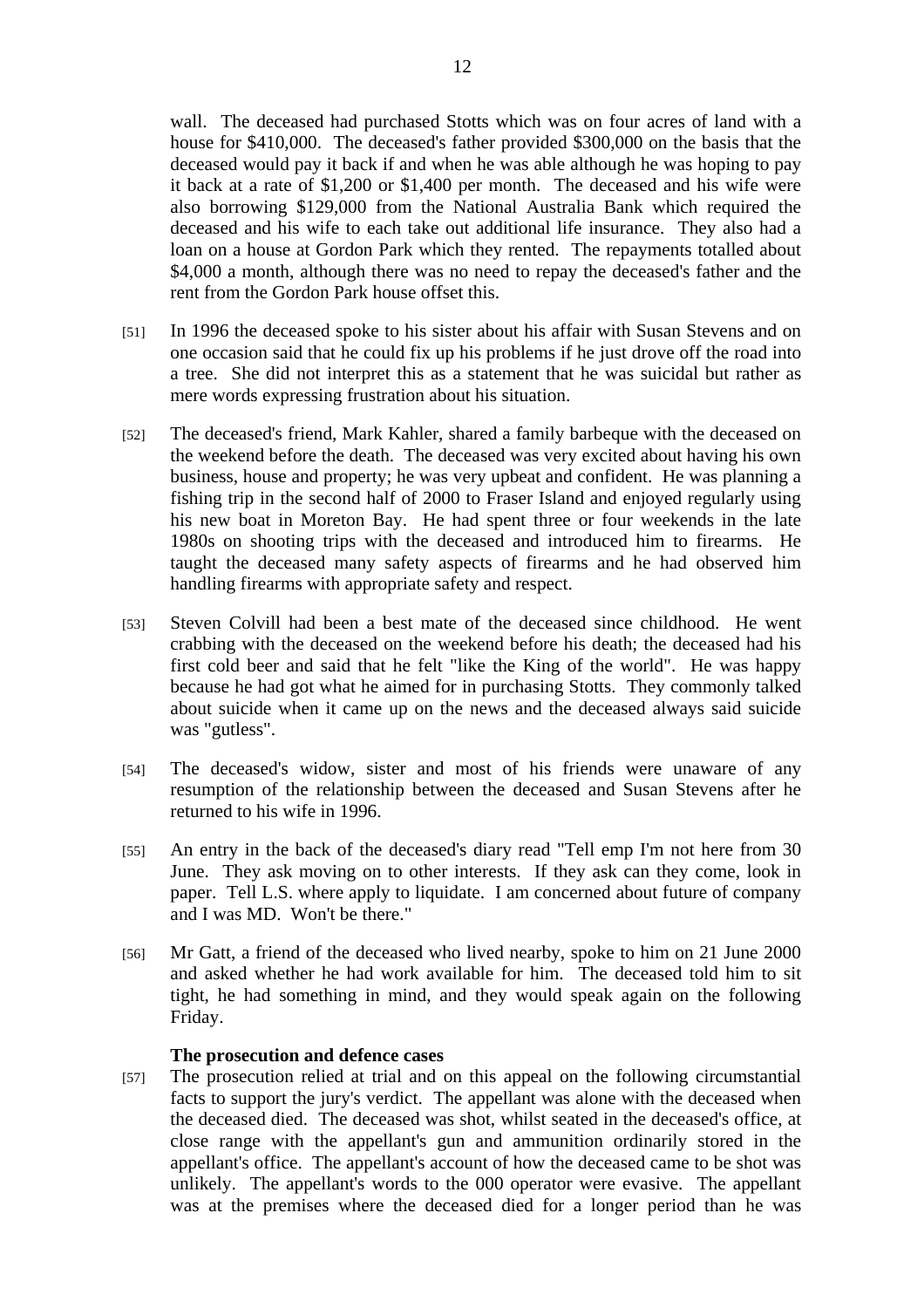prepared to admit and had given an implausible explanation as to why he did not arrive until 5.15 pm, having earlier said he arrived just after 5.00 pm. The deceased was not suicidal or depressed and was planning many activities for his promising future; he had everything to live for. The appellant had a motive to intentionally kill the deceased, namely betrayal by a younger business partner whom he had helped and nurtured.

- [58] The defence contended at trial and on this appeal that the case was circumstantial and that the prosecution could not satisfy a reasonable jury beyond reasonable doubt that the deceased did not die by his own hand, or by misadventure when the appellant, thinking the deceased was about to suicide, grabbed the gun, which was prone to discharge if hit, causing it to discharge and kill the deceased. The appellant primarily emphasises that the motive evidence was weak; the strength of the body of evidence which supported the possibility of the deceased having committed suicide; the consistency of the appellant's account and conduct and Dr Vallati's evidence suggesting that the gun may have discharged when the appellant grabbed it.
- [59] The learned primary judge gave a fair and balanced summing up to the jury based on these differing contentions and no complaint is or could be made about the directions given. His Honour correctly reminded the jury that because the case was a circumstantial one they must be satisfied on the facts found that the guilt of the appellant was not only a rational inference but also the only rational inference that the circumstances enabled them to draw; if there was any reasonable hypothesis consistent with innocence it was their duty to find the appellant not guilty.

# **Is the verdict of guilty of murder unsafe?**<sup>8</sup>

- [60] This Court's task in reviewing the evidence is not merely to assess whether there was sufficient evidence to sustain a conviction but to consider whether the evidence was sufficient to entitle a reasonable jury to convict through an assessment of the quality of the evidence. An appellate court must not substitute its own assessment of the evidence for that of the jury if a reasonable jury could on the evidence have reached that verdict. The test is not simply whether this Court has a reasonable doubt but whether it was open to a reasonable jury, on a view of the facts which it was entitled to take, to be satisfied beyond reasonable doubt of the guilt of the appellant: see *Morris v The Queen*, <sup>9</sup> *Chidiac & Asfour v The Queen*, <sup>10</sup> *M v The Queen*11 and *Jones v The Queen*. 12
- [61] The evidence of motive was not strong. The learned primary judge in summing up the defence case fairly referred to defence counsel's submission that the evidence of motive did not support an intention to kill and observed:

 8 Section 668E(1) *Criminal Code* provides that this Court "shall allow the appeal if it is of opinion that the verdict of the jury should be set aside on the ground that it is unreasonable, or cannot be supported having regard to the evidence, or that the judgment of the court of trial should be set aside on the ground of the wrong decision of any question of law, or that on any ground whatsoever there was a miscarriage of justice..."

 <sup>(1987) 163</sup> CLR 454, Mason CJ, 461-462, 465; Deane, Toohey, Gaudron JJ, 472-473; Dawson J,

<sup>478-479.&</sup>lt;br><sup>10</sup> (1991) 171 CLR 432, Mason CJ, 444; Dawson J, 452; Toohey J, 457-458; Gaudron J, 458-459;

McHugh J, 461-462.<br><sup>11</sup> (1994) 181 CLR 487, Mason CJ, Deane, Dawson, Toohey JJ, 492-495; Gaudron J agreeing at 508;

Brennan J, 504-505.<br><sup>12</sup> (1997) 191 CLR 439, Brennan CJ, 442-443; Gaudron, McHugh, Gummow JJ, 450-452; Kirby J, 468.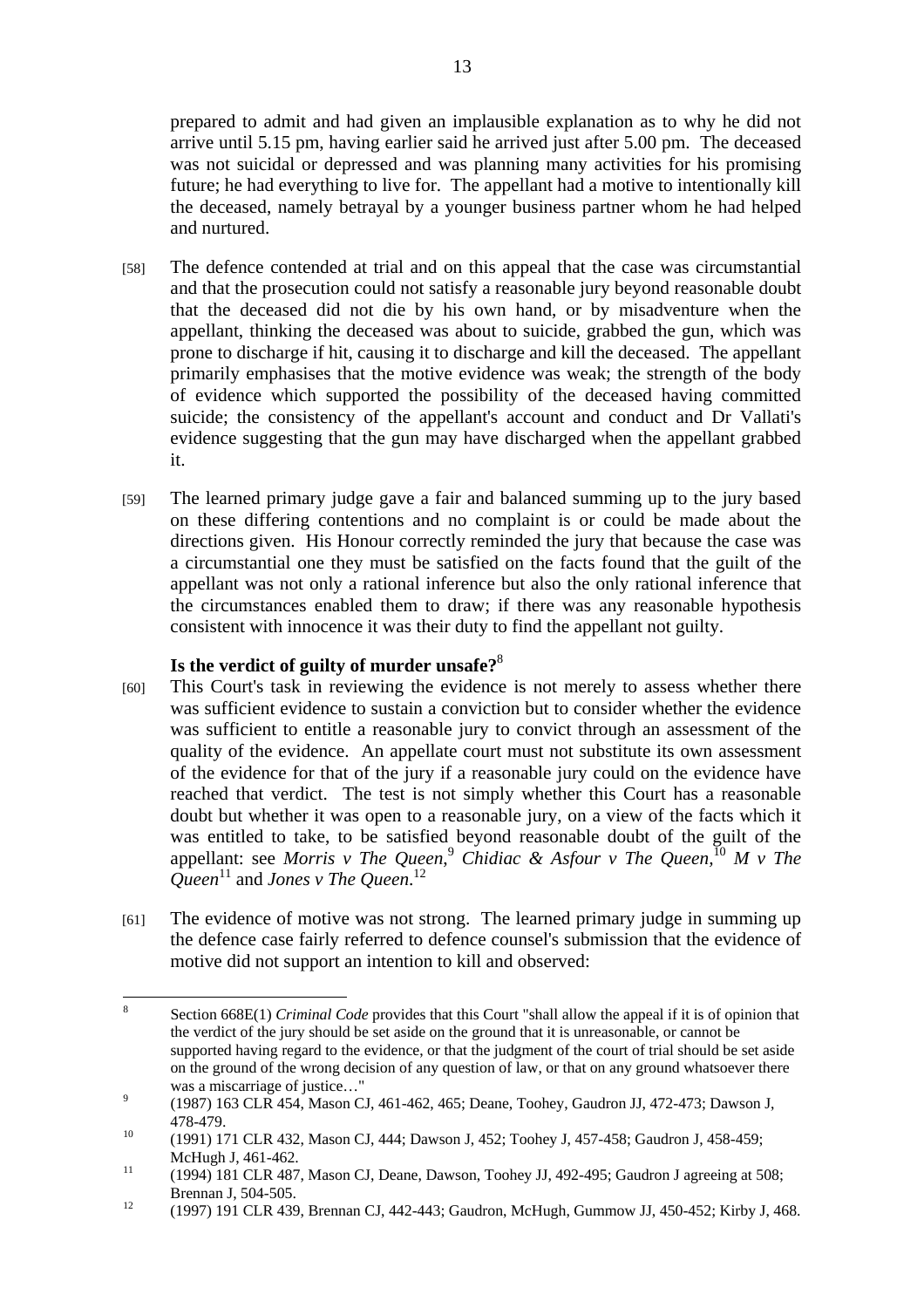"You may think there is a good deal of substance in what [defence counsel] said. If it comes down to a matter of money, the evidence would tend to show, one might think, that the [appellant's] benefit from Australian Carbide Saws was, in the scheme of things, fairly small. The financial detriment of any move of the kind contemplated by the deceased, you might think, would be small to the [appellant]. Even if it had been somewhat greater, you might consider whether that would be sufficient to constitute a motive for the extreme step of murdering a friend and business associate: friend, because you will recall the evidence that the deceased was the master of ceremonies, at the request of the [appellant], at the wedding of the [appellant's] daughter in the month before the deceased's death."

- [62] Dr Vallati's evidence raised the real possibility that the gun may have discharged if hit and the appellant claimed that the gun discharged immediately after he grabbed it to save the deceased, whom he thought was about to shoot himself. There was, however, other competing evidence from ballistics experts Bennett and Neville that the gun was safe and not prone to accidental discharge. A reasonable jury was entitled to prefer their account because their tests were done before Dr Vallati disassembled and reassembled the gun, something Bennett opined may affect the results of subsequent tests.
- [63] The appellant's explanation to the police, repeated in his evidence at trial, had two aspects which could have been viewed as very significant weaknesses. The first, his claim that he was at the work premises for only a short time before he rang 000, was based on his arguably improbable explanation as to why it took him about 34 minutes to travel the few kilometres from Ashgrove to Newmarket. The second is his arguably improbable reaction to the deceased being shot in the head; on his account he spent some minutes giving the deceased mouth to mouth resuscitation and heart massage rather than immediately ringing 000. These two reasons were sufficient for a reasonable jury to reject the appellant's version.
- [64] The preponderance of evidence about the deceased's state of mind, personal and business relationships, and future plans was sufficient to allow a reasonable jury to negative beyond reasonable doubt the possibility of suicide.
- [65] A jury might reasonably have concluded that the appellant killed the deceased with the appellant's gun. Whether the appellant intended to kill or do grievous bodily harm to the deceased was an essential jury question. The evidence that there was discord between the appellant and deceased, his arguably unlikely explanation and that the deceased was shot in the head at very close range whilst seated, with no sign of a struggle, in the presence only of the appellant and with his gun and ammunition, was sufficient for a reasonable jury to conclude beyond reasonable doubt that at the time the appellant discharged the gun he intended to kill or do grievous bodily harm. Despite the weaknesses in the prosecution case relied upon by the appellant, there was sufficient evidence reasonably capable of being accepted by a reasonable jury to support the verdict of guilty of murder. It follows that the appellant's contention, that the verdict was not open on the evidence, fails.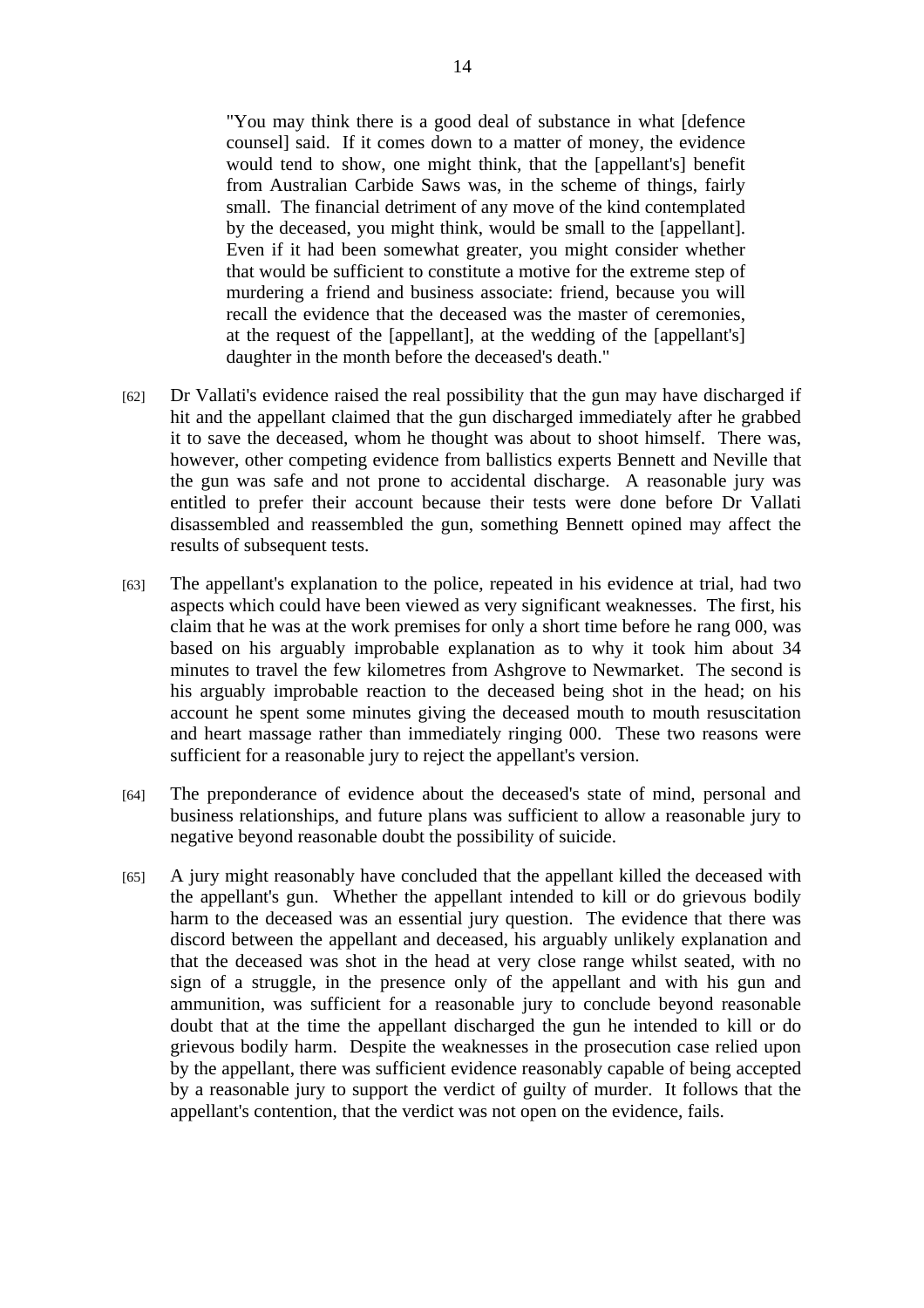**Should the question of manslaughter have been left for the jury's consideration?** 

- [66] There is another aspect of this case which, although neither raised as a ground of appeal nor embraced by the appellant when raised by me in oral argument during the appeal, nevertheless continues to cause me grave concern.
- [67] The case was left to the jury on the basis that the only verdicts open were guilty of murder or not guilty of murder, the judge explaining to the jury the defence of extraordinary emergency<sup>13</sup> coupled with mistake of fact.<sup>14</sup> These defences were raised on the appellant's account that he grabbed the gun immediately before it discharged believing the deceased was about to suicide. The verdict of guilty or not guilty of manslaughter was not left to the jury although the prosecutor at trial initially contended that it should.<sup>15</sup> Defence counsel agreed with the learned primary judge that the case was one of murder or nothing. No doubt defence counsel determined that this course, which was consistent with the appellant's version, was in his client's best interests, maximising his prospects of a full acquittal and removing any risk of a compromise verdict. It is well established that the course taken by defence counsel in the conduct of the case does not relieve a judge from the duty to put to the jury any matters they might, on the evidence, find for the accused: *Pemble v The Queen*. 16 A verdict of manslaughter should ordinarily be left as a question for the jury when considering the elements of the charge of murder: *Gammage v The Queen*17 and *Griffiths v The Queen*. 18
- [68] There was here slight but sufficient evidence to raise the defence of accident, (s 23, *Criminal Code*), beyond that covered by the appellant's account of extraordinary emergency. This evidence came from Dr Vallati; the gun may have discharged by a mere hit with the hand. A consideration of the defence of accident on this evidence would then necessitate a consideration of the duty on persons in charge of dangerous things, (s 289, *Criminal Code*),<sup>19</sup> leaving open the possibility of a verdict of guilty of manslaughter. Indeed, defence counsel at trial made brief submissions that the defence of accident should be left to the jury.<sup>20</sup>
- [69] For the reasons given earlier, the jury may well have completely rejected the appellant's explanation to police and his evidence in court, and the evidence of motive supporting an intention to kill or do grievous bodily harm was not strong. The remaining evidence gives no explanation as to what happened between the deceased and the appellant immediately prior to the shooting. Having excluded the appellant's account and evidence of any strong motive to kill, if the jury understood there was an alternative verdict of not guilty to murder but guilty to manslaughter,

<sup>13</sup> <sup>13</sup> Section 25, *Criminal Code*.<br>
<sup>14</sup> Section 24, *Criminal Code*.<br>
Appeal book, 811.<br>
<sup>16</sup> (1971) 124, 81.

<sup>16 (1971) 124</sup> CLR 107, 117-118; see also *R v Guise* [1998] QCA 158; CA No 96 of 1998, 19 June 1998, p 6.<br><sup>17</sup> (1969) 122 CLR 444, Barwick CJ, 451; Kitto J, 453-454; Menzies J, 460; Windeyer J, 462-463;

Owen J, 465-466.<br>
(1994) 69 ALJR 77, Brennan, Dawson and Gaudron JJ, 80; Deane and Toohey JJ, 82.

<sup>&</sup>quot;It is the duty of every person who has in a person's charge or under the person's control anything ... of such a nature that, in the absence of care or precaution in its use or management, the life, safety or health, of any person may be endangered, to use reasonable care and to take reasonable precautions to avoid such danger, and the person is held to have caused any consequences which result to the life or health of any person by reason of any omission to perform that duty."<br>Appeal Book, 814.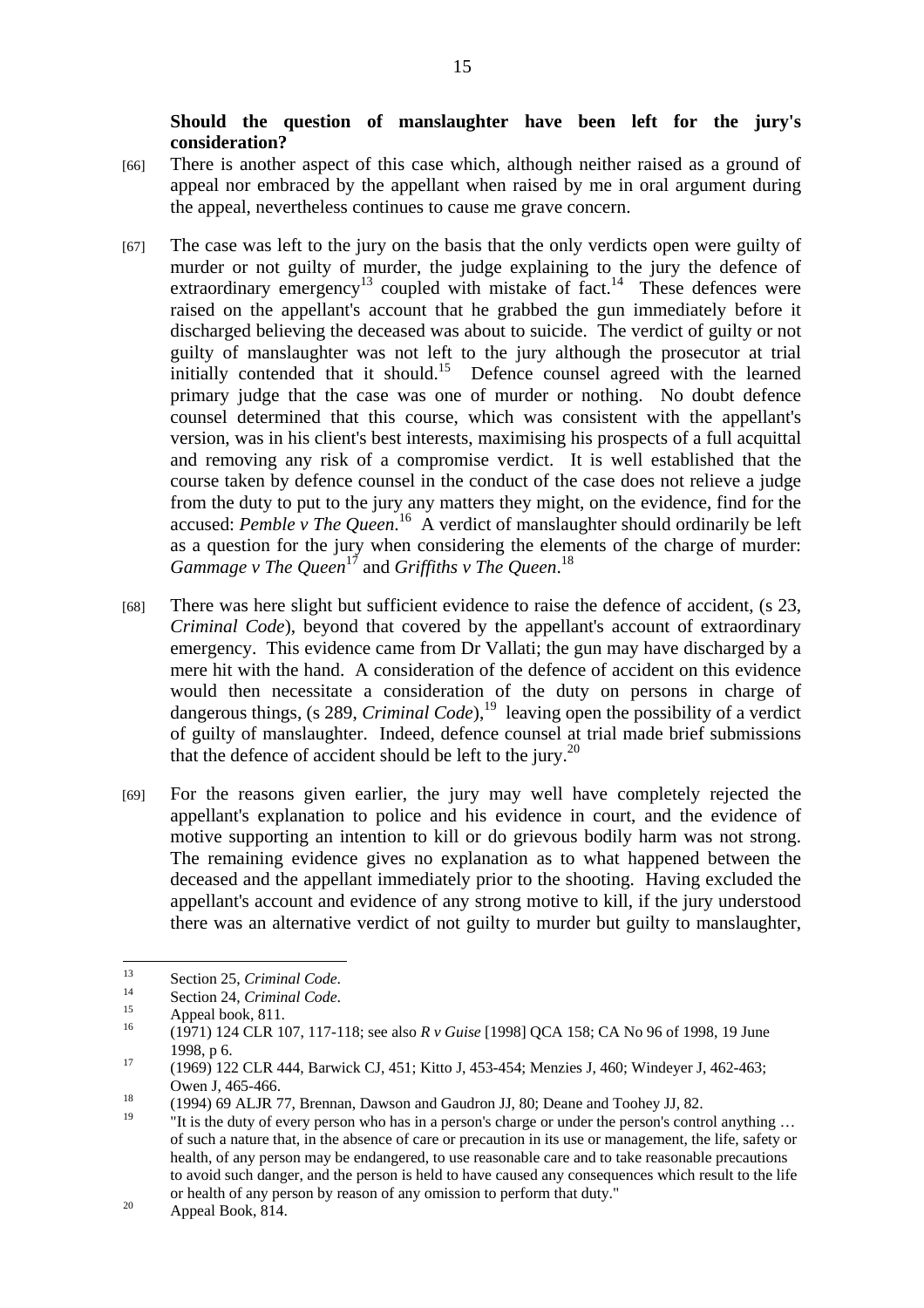they may not have been satisfied that the appellant deliberately shot the deceased with an intention to kill or do grievous bodily harm. It was open to a reasonable jury on the evidence to have found that there was a reasonable possibility, not excluded beyond reasonable doubt, that during the course of an argument over their business arrangements, the appellant had hold of his loaded gun, which may well have been prone to unsafe discharge when hit with the hand, and it discharged, without intention on his part, killing the deceased. A reasonable jury could well determine that such conduct amounted to manslaughter through criminal negligence. Any subsequent lack of candour by the appellant would be equally consistent with this scenario, manslaughter, as with murder.

- [70] It is no answer to say that the jury verdict means they rejected Dr Vallati's evidence and were satisfied that the appellant acted with an intention to kill or do grievous bodily harm. The jury's reasoning process may well have been quite different had accident, qualified by s 289 *Criminal Code* and the alternative verdict of manslaughter, been left for their consideration. Although this required a more complex summing up of these additional issues, the appellant was entitled to have placed before the jury this alternative case, which, although not his account, was open on the evidence. The learned primary judge's failure to leave to the jury the possibility of a verdict of guilty or not guilty to manslaughter and an explanation of the manner in which such a verdict could be reached, unintentionally deprived the appellant of a chance of an acquittal. There should be a retrial so that these issues can be considered by a properly instructed jury.
- [71] I would allow the appeal, quash the conviction and order a retrial.

#### ORDERS:

1. Application for leave to amend the grounds of appeal and to adduce fresh evidence refused.

2. Appeal allowed, conviction quashed and a retrial on murder ordered.

- [72] **DAVIES JA:** I have had the advantage of reading the reasons for judgment of the President. I agree with her Honour's reasons for rejecting the appellant's arguments with respect to the calling of fresh evidence and that the verdict of the jury was unreasonable.
- [73] However during the course of argument in this appeal her Honour raised with counsel the possibility that the learned trial judge should have and failed to direct the jury on the possibility that the appellant was guilty of manslaughter pursuant to s 289 of the *Criminal Code*. Her Honour's invitation to counsel for the appellant to adopt such an argument was not taken up. In my opinion counsel was right not to do so.
- [74] The Crown case at trial was based on circumstantial evidence which included the following:
	- 1. the appellant was in the deceased's company before the deceased was shot. It was reasonable to infer that he had been at the premises substantially longer than he was prepared to admit to.
	- 2. The deceased was shot at close range in the head.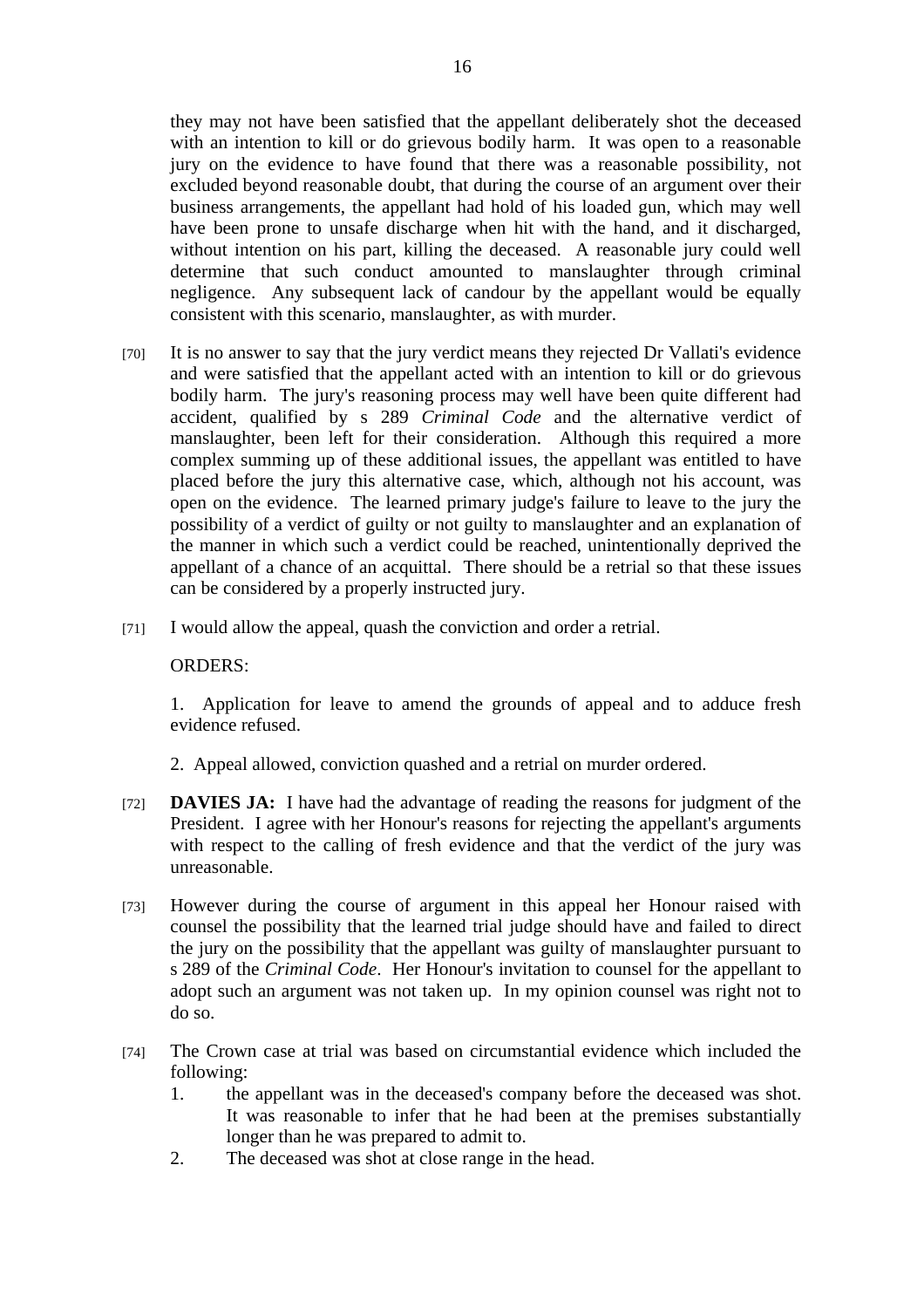- 3. He was killed with the appellant's gun which was usually kept beside a filing cabinet in the appellant's office at the premises. The ammunition for it was kept in the top drawer of that cabinet.
- 4. The appellant's description of the deceased's death when he rang 000 was evasive.
- 5. His subsequent explanation of how it occurred was implausible.
- 6. The deceased had no apparent motive to take his own life.
- 7. The appellant had a motive to kill the deceased.
- [75] The defence case was based on the appellant's evidence which accorded, more or less, with statements he had given to police. This was that when he entered the deceased's office the deceased was holding the appellant's gun pointing above but close to his own head and waving it around. The appellant then lunged for the gun and it discharged shooting the deceased in the head.
- [76] On the appellant's evidence and statements the defence of accident was clearly open; that the gun discharged independently of the exercise of his will. On the prosecution circumstantial evidence a verdict of murder was open. On neither, in my opinion, was manslaughter open.
- [77] When asked what kind of a grip he got of the gun, the appellant answered: "Certainly not enough to hold on to the gun, because as Murray went over he's pulled the gun over with him, but I lunged out - I was very quick - I mean, I was I lunged out and I would have whacked into the gun and tried to grab it."

He made similar statements in his record of interview and in an unsigned statement.

[78] In view of the learned President's conclusion, on the basis of the point which her Honour raised in argument, that the learned trial judge should have directed on manslaughter by reason of s 289 of the *Criminal Code*, it should be noted that there was no possible basis on the appellant's evidence or statements to police for a contention that the appellant was at any relevant time in charge of or in control of the gun within the meaning of s 289. That section provides:

"It is the duty of every person who has in the person's charge or under the person's control anything … of such a nature that, in the absence of care or precaution in its use or management, the life, safety, or health, of any person may be endangered, to use reasonable care and take reasonable precautions to avoid such danger, and the person is held to have caused any consequences which result to the life or health of any person by reason of any omission to perform that duty."

[79] In my opinion that section can have application only where, **on the evidence**, there is a possible basis for saying that immediately before the gun discharged it was in the appellant's charge or under his control and that it discharged, killing the deceased because of the appellant's negligence.<sup>21</sup> I have already pointed out, that on

 $21$ 21 Cf *Varley v The King* (1976) 51 ALJR 243 at 245; *Griffiths v The Queen* (1994) 69 ALJR 77 at 79 column 1 E-F, 81 column 1 C; *Gilbert v The Queen* (2000) 201 CLR 414 at 419, 424; *R v Kane* (2001) 123 A Crim R 385 at 392, 399; *R v Williamson* [2000] 1 VR 58 at [45]; *R v Phan* (2001) 123 A Crim R 30 at 39, 40.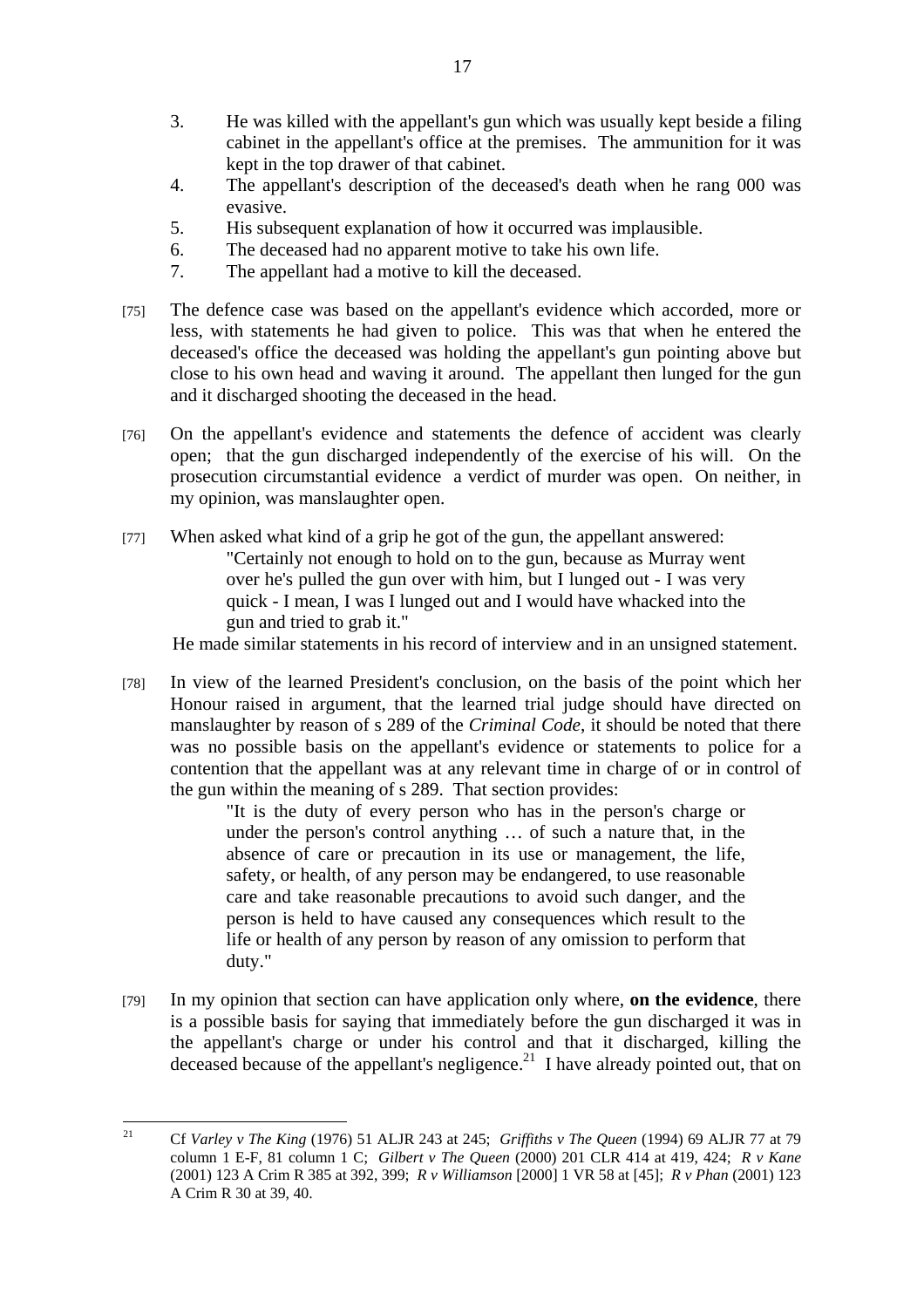the appellant's case, there was no evidence on which the first of such inferences could be drawn.

- [80] It was possible to infer from the circumstantial evidence that the appellant entered the deceased's office in charge of and in control of the gun. But there was no evidence from which it could have been inferred that, whilst in his charge and control, the gun was operated negligently. To use Dr Vallati's evidence, that the gun could discharge if hit, to reach such a conclusion is no more than speculation. There was no evidence, direct or circumstantial from which negligent operation of the gun by the appellant could have been inferred.
- [81] This case may be distinguished from a case such as *Griffiths v The Queen*.<sup>22</sup> In that case the defence of accident was raised in the evidence. It was in one of the appellant's confessional statements upon which the prosecution relied to prove that the appellant shot the deceased. Moreover *Griffiths* was not merely a case of failing to direct on a possible defence but of effectively withdrawing from the jury an issue arising under s 23 of the *Criminal Code*. 23
- [82] Nor do I think that this was a case in which, on some basis other than s 289, a direction should have been given that manslaughter was a possible verdict. On the appellant's case based on his evidence and statements, he did not, except by an act independently of his will, cause the gun to discharge. On the prosecution's circumstantial case he caused the gun to discharge with the intention of killing the deceased. There was no evidence upon which, on any rational basis, it could have been concluded that the appellant intentionally discharged the gun but not with the intention of killing the deceased or causing him grievous bodily harm.
- [83] For those reasons I disagree with her Honour's conclusion that, because of the learned trial judge's failure to direct the jury on a possible verdict of manslaughter, the trial miscarried. I would, accordingly, dismiss the appeal.
- [84] **CHESTERMAN J:** I have read the reasons for judgment prepared by the President and by Davies JA. I agree with their Honours that the appeal brought on the ground that the verdict was unreasonable should be dismissed. I also agree with their Honours that the application for a new trial to allow the admission of fresh evidence should be refused.
- [85] The remaining point is whether there should be a new trial to allow a jury to consider a possible verdict of manslaughter.
- [86] The circumstances of the case are fully set out in the reasons of the President. Some further facts may, however, be noticed.
- [87] The appellant was interviewed by investigating police officers at his business premises about an hour and a half after the fatal shooting. The interview was recorded. The appellant's account of the shooting was this:

'I've turned up for a meeting that we'd arranged. We'd been having problems with the business … I come in. I'm not exactly sure what I said but something like "How are you going?" He was sitting down in his office. … I don't know what he said … I went to the

 $22$ <sup>22</sup> *Griffiths v The Queen* (1994) 69 ALJR 77 at 79 column 1 E-F, 81 column 1 C. 23 *Griffiths v The Queen* (1994) 69 ALJR 77 at 79 column 1 F.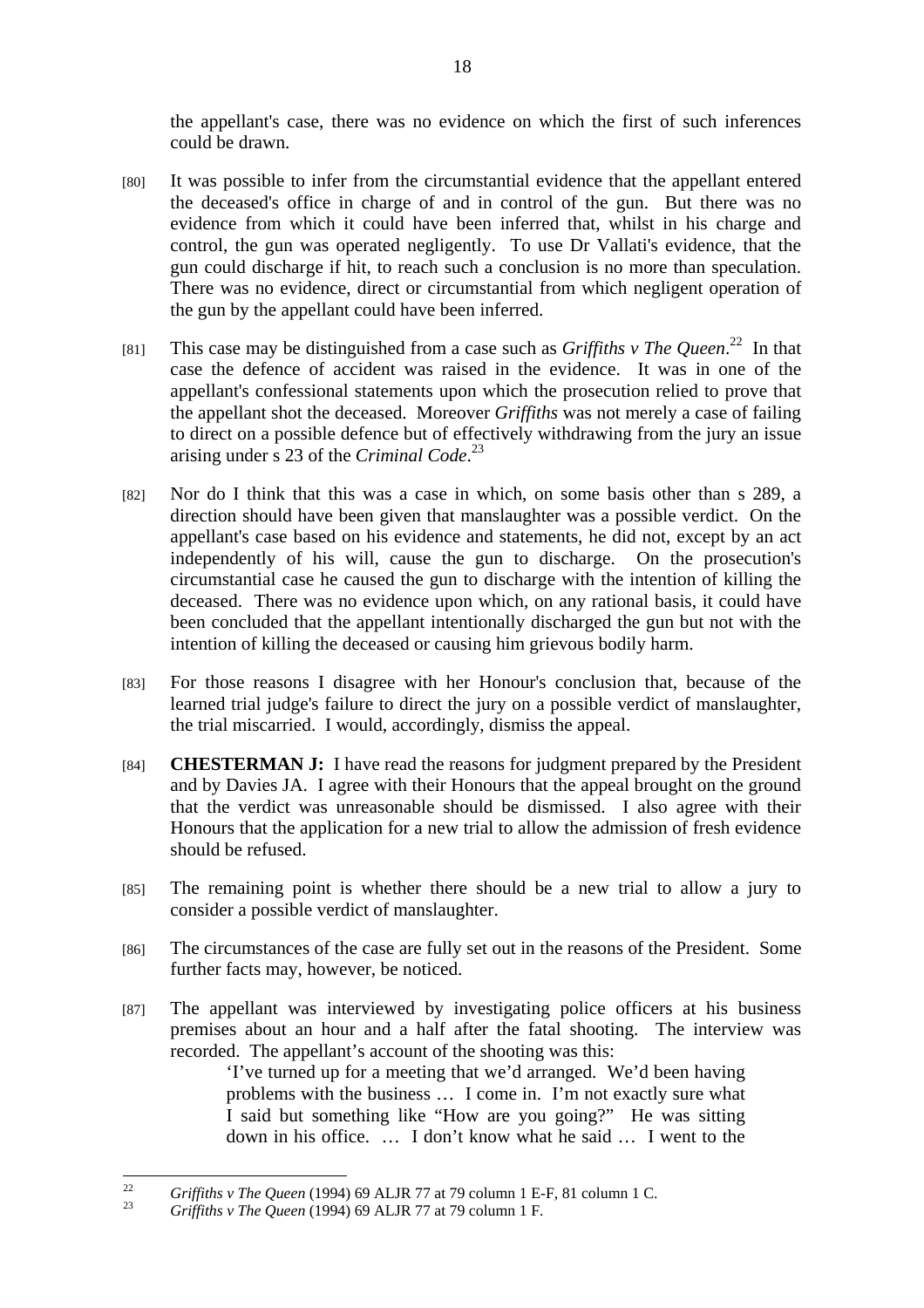toilet … come back into the office. … I think I went straight into his office. He had the rifle sort of in an upright position. I think right hand on the barrel somehow or other, left hand over the end of it. I sort of stopped then stepped forward. He had … closed his eyes, the thing I remember is he closed his eyes. Now like as if he was sort of clinching. I actually was right up against the desk. I leaned forward to grab the gun. I did grab the gun. Bang. … I picked it up. No wait a minute. No I didn't. No I didn't. Murray's fallen back. I've gone round the side of the desk. The gun had sort of fallen on him. I've picked up the gun …'

[88] Later in the interview, in response to particular questioning, the appellant said that the deceased had 'one hand on the barrel, one hand on the stock or thereabouts' of the rifle. The appellant went on:

> 'I think I tried to something or other but as I say he sort of, I remember him clinching (his) face … and that's when I jumped forward … I would say it went off as I was grabbing it. I reckon I've had contact.'

He said that he would have been reaching for the 'stock part' of the rifle.

- [89] In the statement which the appellant gave to the police but which he did not sign in the circumstances described in the reasons of the President the appellant gave this account:
	- '16. I went to the toilet and then came back to Murray's office and came to his door walked in, I saw him with the gun. I don't know (how) to explain it.
	- 17. He was sitting behind his desk straight in front of me when I first saw the gun. It was up in the air and no threat to me and I kept going. I can't remember for sure but the stock could have been resting on the desk but I'm not sure. I'm trying to remember he just had it in front of him and was holding it. One of his hands was around the trigger area and the other higher up on the gun on the wood part just before the barrel.
	- 18. Then he did a definite change in his hands but I can't remember what it was. I think it was moving one hand up the barrel but it could have been more to it I just don't know.
	- 19. It was up on the desk I'm sure … and really I thought it was still above his head. The one thing I know for sure is he closed his eyes like a squint.
	- 20. That was like the signal for me to grab the gun. I lunged forward and assume with right hand further forward than my left to get the gun. I know I contacted the gun and may have grabbed it and bang it all happened at once.'
- [90] The appellant's evidence at the trial went along the same lines. He said: '… went to the toilet. Came back up. Went straight on from out the back straight into Murray's office, … I just bowled straight in,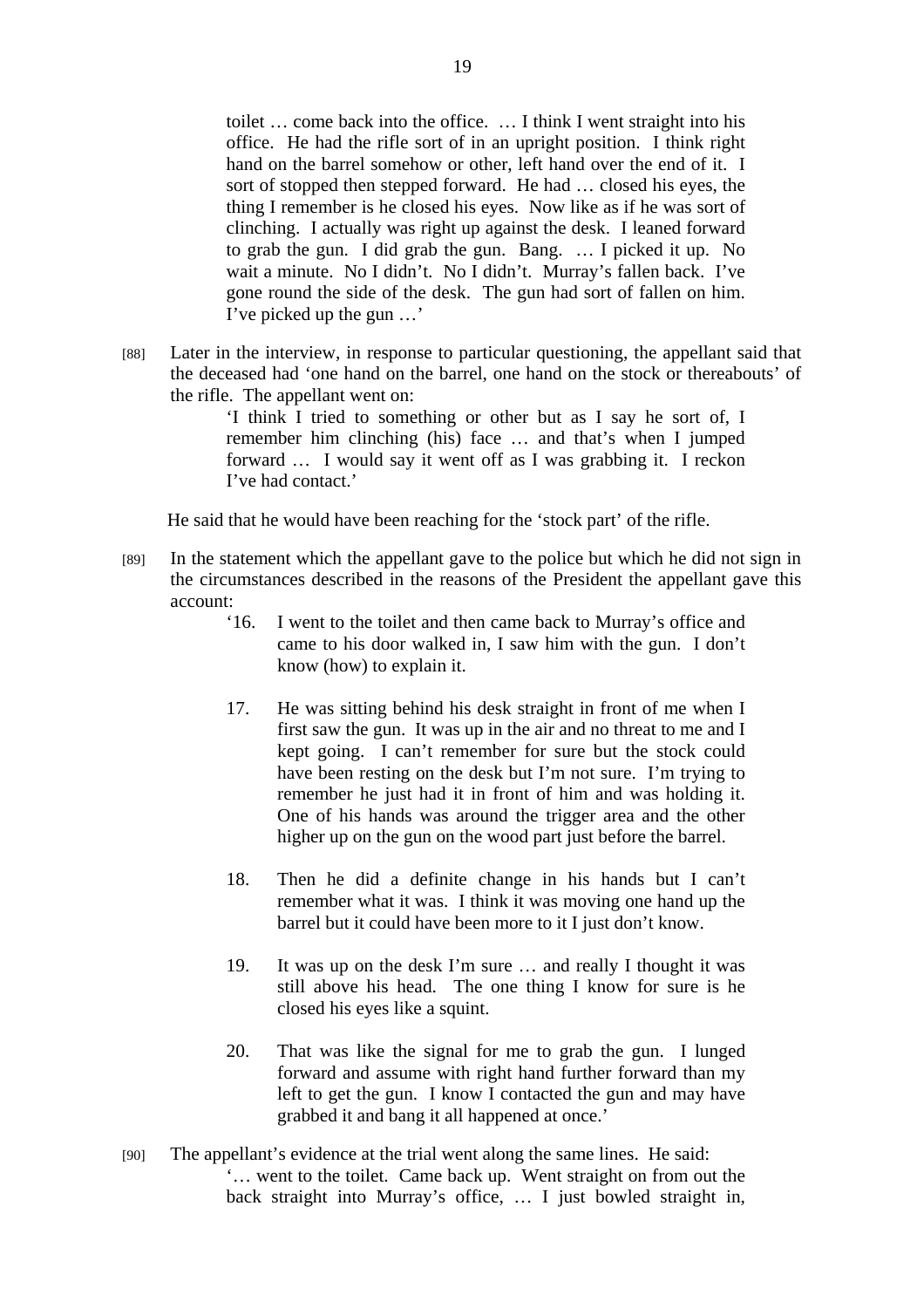walked up to the desk and he's got the gun up. … I just bolted straight in, right up to the desk. Murray's got the gun up. It's sort of out in front of him, pointing a little bit above his head. … The right hand is down around the trigger mechanism. The left hand is more up towards the end of the wood … below the barrel. … His left hand moved up to the barrel slightly. There was a little bit of movement in his right hand. I … couldn't really say exactly what happened down there. I was concentrating on his face. The gun was raised. The barrel was lowered and I lunged for the gun and bang. … It's not like as if I saw it all as I walked in. I just walked straight up against the desk. The gun's moved. I went and grabbed the gun, leaned over the desk. I know I grabbed at the gun. I felt the gun. The gun went off. Murray flew over to his left hand side …'

[91] He was asked to describe the grip he had on the rifle and he said:

'Certainly not enough to hold on to the gun, because as Murray went over he's pulled the gun over with him, but I lunged out  $-$  I was very quick – I mean, I lunged out and I would have whacked into the gun and tried to grab it.'

He said that as he 'whacked' the gun it went off.

- [92] Counsel for the accused and for the Crown at the trial agreed that the case was one of murder or nothing. They both submitted that the alternative verdict of manslaughter should not be put to the jury. The learned trial judge's summary of the submissions was that the prosecution case was that the appellant unlawfully killed the deceased intending to kill him while the case for the accused was that the deceased either committed suicide by pulling the trigger himself or died in circumstances in which the appellant could not be criminally responsible for the death. That result might have followed from the operation of s 23(1)(a) of the *Criminal Code* but that section did not figure in the summing up. I agree with Davies JA that on the account given by the appellant the section was applicable, and the jury could well have thought that the discharge of the gun was something which the appellant caused, but independently of the exercise of his will.
- [93] The charge which the trial judge gave to the jury was more favourable to the accused. It was, in essence, that if the evidence of the appellant left them with a reasonable doubt that the death had occurred in the circumstances described by the appellant, he would not be guilty of murder and must be acquitted.
- [94] His Honour said:

'The verdicts open to you on this indictment are guilty of murder and not guilty. Those are the only two verdicts open to you.

… you may think the accused's evidence is credible and reliable and that it provides a satisfying answer to the Crown's case. If so, your verdict would of course be not guilty.

Secondly, you might think that although the evidence called on behalf of the accused was not convincing, it leaves you in a state of reasonable doubt as to where the truth lies. If so, your verdict in that event as well will be not guilty.'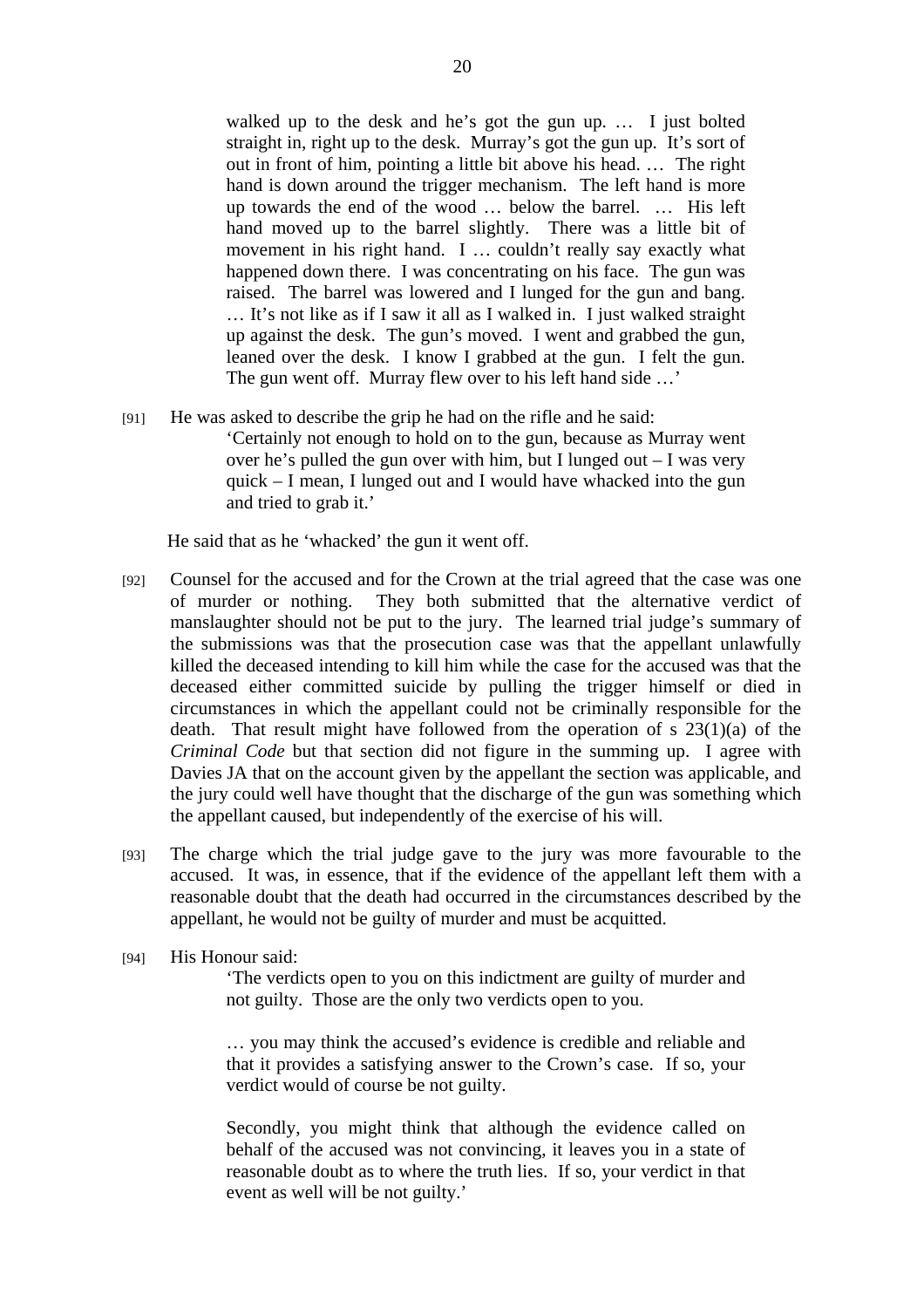His Honour then directed the jury as to the elements of the offence of murder, stressing the need for the jury to be satisfied beyond reasonable doubt that the accused, before he could be convicted, must have intended to kill the deceased or cause him grievous bodily harm.

[95] His Honour turned to the question of criminal responsibility and directed the jury in terms of s 24 and s 25 of the Code. His Honour said:

> 'Under our law a person is not criminally responsible for an act done under such circumstances of sudden or extraordinary emergency that an ordinary person possessing ordinary power of self control could not reasonably be expected to act otherwise.

> On the accused's account he was faced with such a sudden or extraordinary emergency. He had no time to think. He reacted to it instinctively as an ordinary person would seeing a friend on the point of committing suicide. He tried to save the deceased by getting the rifle away from him. It is not possible from the accused's account to say that the accused's action caused the rifle to discharge, but even if it did the accused would not be guilty of murder on his account because he acted in a circumstance of sudden or extraordinary emergency and for that reason would not be criminally responsible for the deceased's death.

> But, further, his intention was not to cause the death of the deceased or to do him some grievous bodily harm but rather to save him.

> Even if the accused was mistaken in thinking the deceased was on the point of committing suicide he can rely on the explanation of sudden or extraordinary emergency if his mistake was honest and reasonable …'

- [96] The jury was thus instructed in express terms that:
	- (a) They should acquit unless satisfied beyond reasonable doubt that the appellant fired the gun intending to kill the deceased.
	- (b) That if they accepted the appellant's evidence, or by it entertained a reasonable doubt that the death occurred in the circumstances described by the appellant, they must acquit because the appellant would not be criminally responsible for the death.

This approach was more favourable to the appellant than leaving open the possibility that the appellant had caused the deceased's death by discharging the rifle in circumstances where the discharge was not his willed act.

[97] It must follow from the guilty verdict that the jury disbelieved the appellant and was satisfied beyond reasonable doubt that he intentionally killed the deceased. Such a verdict in the circumstances I have described is inconsistent with, and indeed incompatible with, the possibility that the appellant negligently handled the rifle causing its discharge unintentionally killing the deceased.